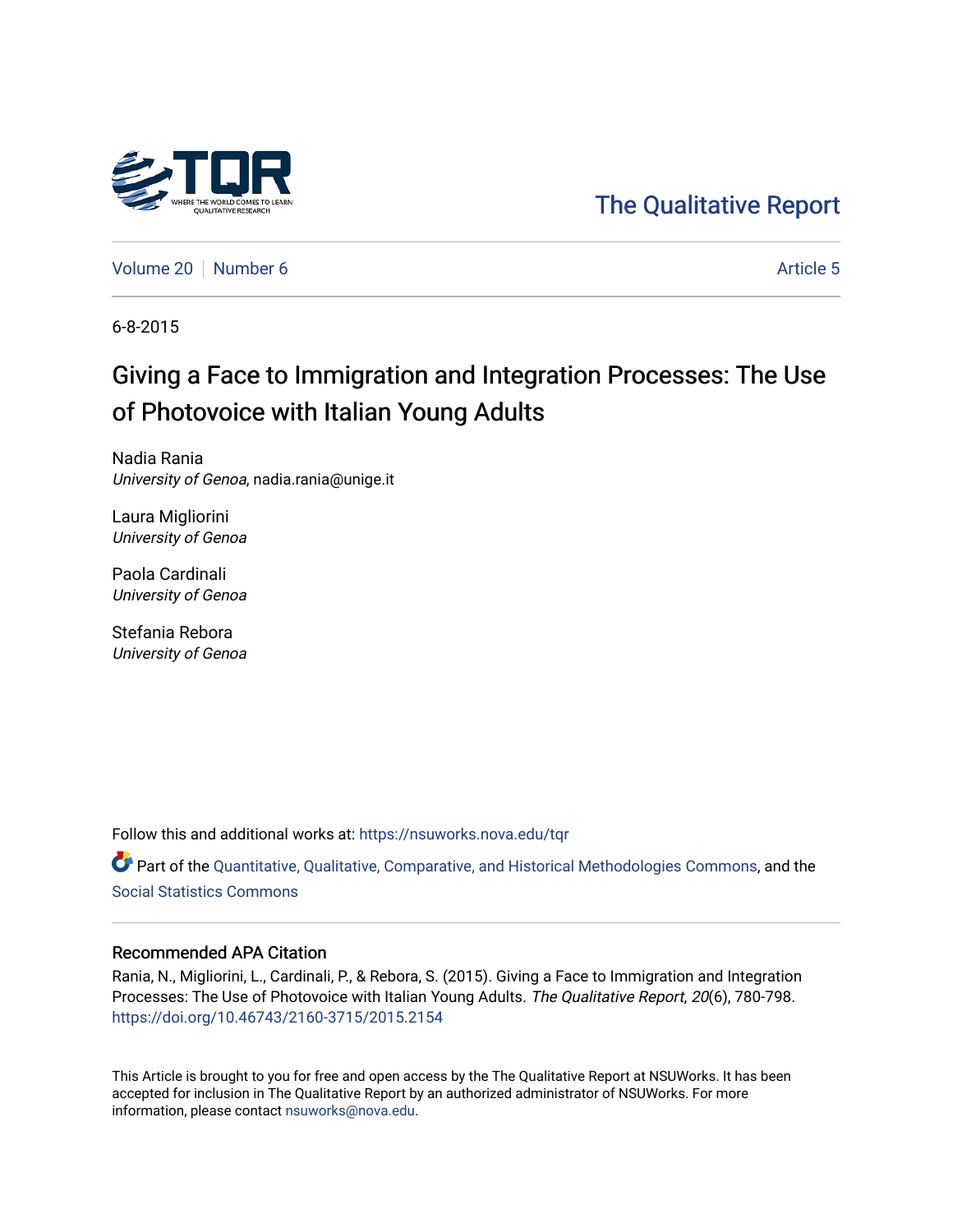

# Giving a Face to Immigration and Integration Processes: The Use of Photovoice with Italian Young Adults

# Abstract

This study used Photovoice to investigate the perspectives of majority youth in Italy about the immigration and integration processes. The participants were 99 Italian young adults living in two northwestern regions of Italy. Images produced by young adults and subsequent discussion focused on the benefits, challenges and possible solutions to foster intergroup integration. The proposed solutions involved intergroup contact, deepening knowledge of other cultures, and recognition of immigrants' rights. These solutions demonstrate young adults' openness toward immigrants and their attitude regarding intercultural integration.

### Keywords

Photovoice, Young Adults, Intercultural Integration, Qualitative Methods, Immigration

# Creative Commons License



This work is licensed under a [Creative Commons Attribution-Noncommercial-Share Alike 4.0 License](https://creativecommons.org/licenses/by-nc-sa/4.0/).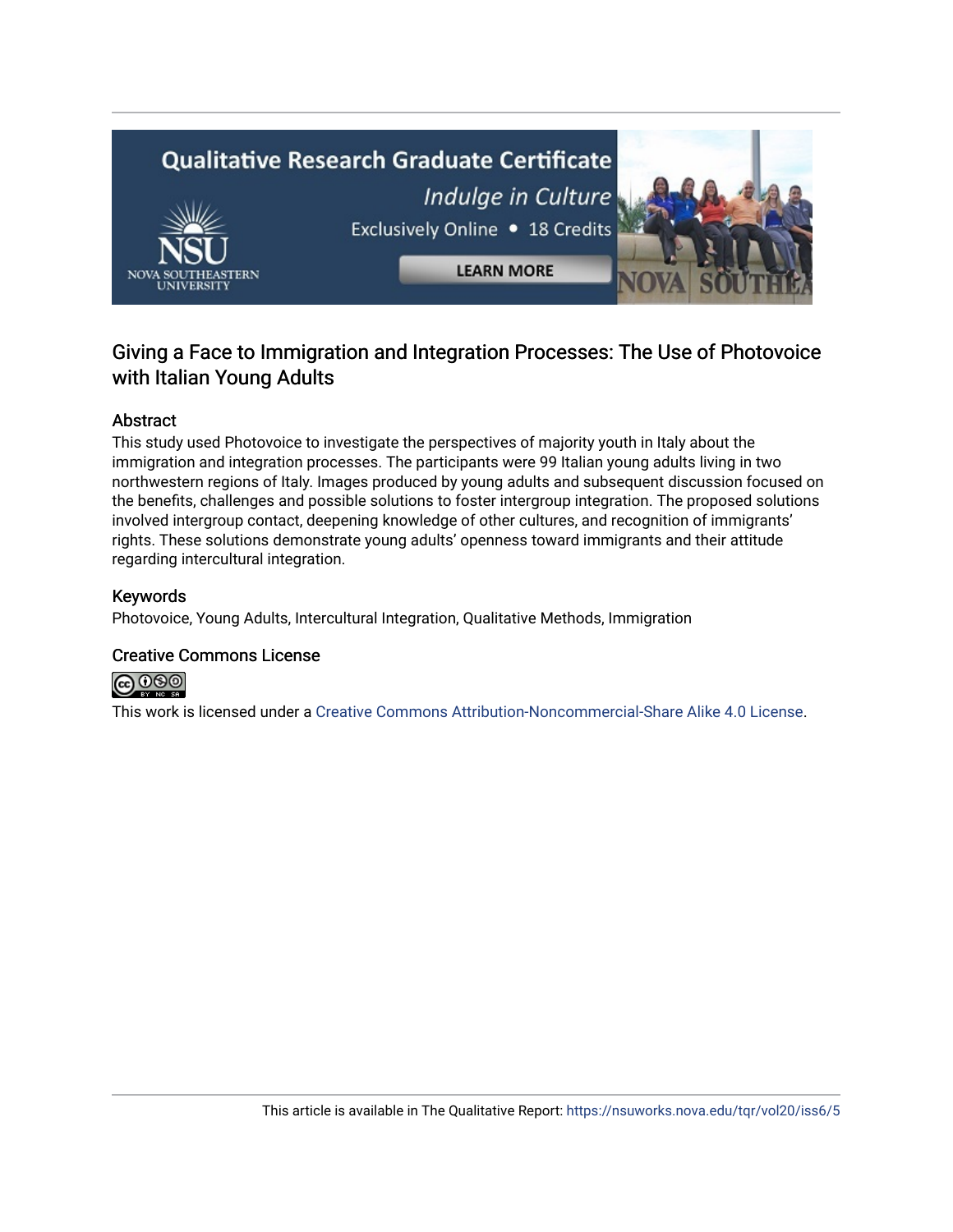

# **Giving a Face to Immigration and Integration Processes: The Use of Photovoice with Italian Young Adults**

Nadia Rania, Laura Migliorini, Paola Cardinali, and Stefania Rebora University of Genoa, Genoa, Italy

*This study used Photovoice to investigate the perspectives of majority youth in Italy about the immigration and integration processes. The participants were 99 Italian young adults living in two northwestern regions of Italy. Images produced by young adults and subsequent discussion focused on the benefits, challenges and possible solutions to foster intergroup integration. The proposed solutions involved intergroup contact, deepening knowledge of other cultures, and recognition of immigrants' rights. These solutions demonstrate young adults' openness toward immigrants and their attitude regarding intercultural integration. Keywords: Photovoice, Young Adults, Intercultural Integration, Qualitative Methods, Immigration*

From a social psychology perspective, immigration is an ecological transition that involves deep changes in the contexts of interaction for both natives and to immigrants (Cushner, 2008). Many European nations became countries of immigration during the second half of the last century. The EU-27 foreign population (people residing in an EU-27 member state with citizenship from a non-member country) on 1 January 2013 was 20.4 million, representing 4.1 % of the EU-27 population. In absolute terms, the largest numbers of nonnationals living in the EU on 1 January 2013 were found in Germany (7.7 million persons), Spain (5.1 million), the United Kingdom (4.9 million), Italy (4.4 million) and France (4.1 million) (Eurostat, 2014). Some countries have a long history of immigration (France, United Kingdom and Germany) and other have a relatively brief and recent experience (Italy, Spain, Greece, and Portugal). As of 1 January 2011, the proportion of Italy's population accounted for by foreign immigrants was approximately 7.5% (4.570.317). Although there is a polycentric nature of migration in Italy (196 nationalities represented in Italy), approximately half of the immigrants (51.1%) come from only five countries. The largest national groups by proportion of resident foreigners are the Romanians (21%), Moroccans (14%), and Albanians (10.6%) (Istat, 2011). Because of the great diversity in minority groups there is no single characteristic (e.g., religion, values, behavior) that defines immigrants in a particular ethnic group. The international immigration is having a deep effect on European countries: cultural heterogeneity has become a structural element of Italian and European society that allows natives and migrants to have experiences characterized by daily contact. Among the problems that are caused by migration are the reactions of the host societies that face these new situations of coexistence. In the broader European context, ethnic and religious diversity is similarly on the rise, and this diversity can contribute to important intercultural dialogues and to integration. Despite this, immigration is still portrayed as both a source of problems and an opportunity for individuals and communities. Dandy and Pe-Pua (2010) outline some of the benefits associated with immigration (enrichment of the receiving culture, more positive views of intergroup contact, economic advantage) but also some critical issues (clear divisions between different cultural groups, intolerance, racism, discrimination, crime and violence, social inequality).

Within a psycho-social framework, this intercultural model describes integration as a multidimensional process of living together among culturally and ethnically different individuals and groups based on respect for diversity and common respect for human rights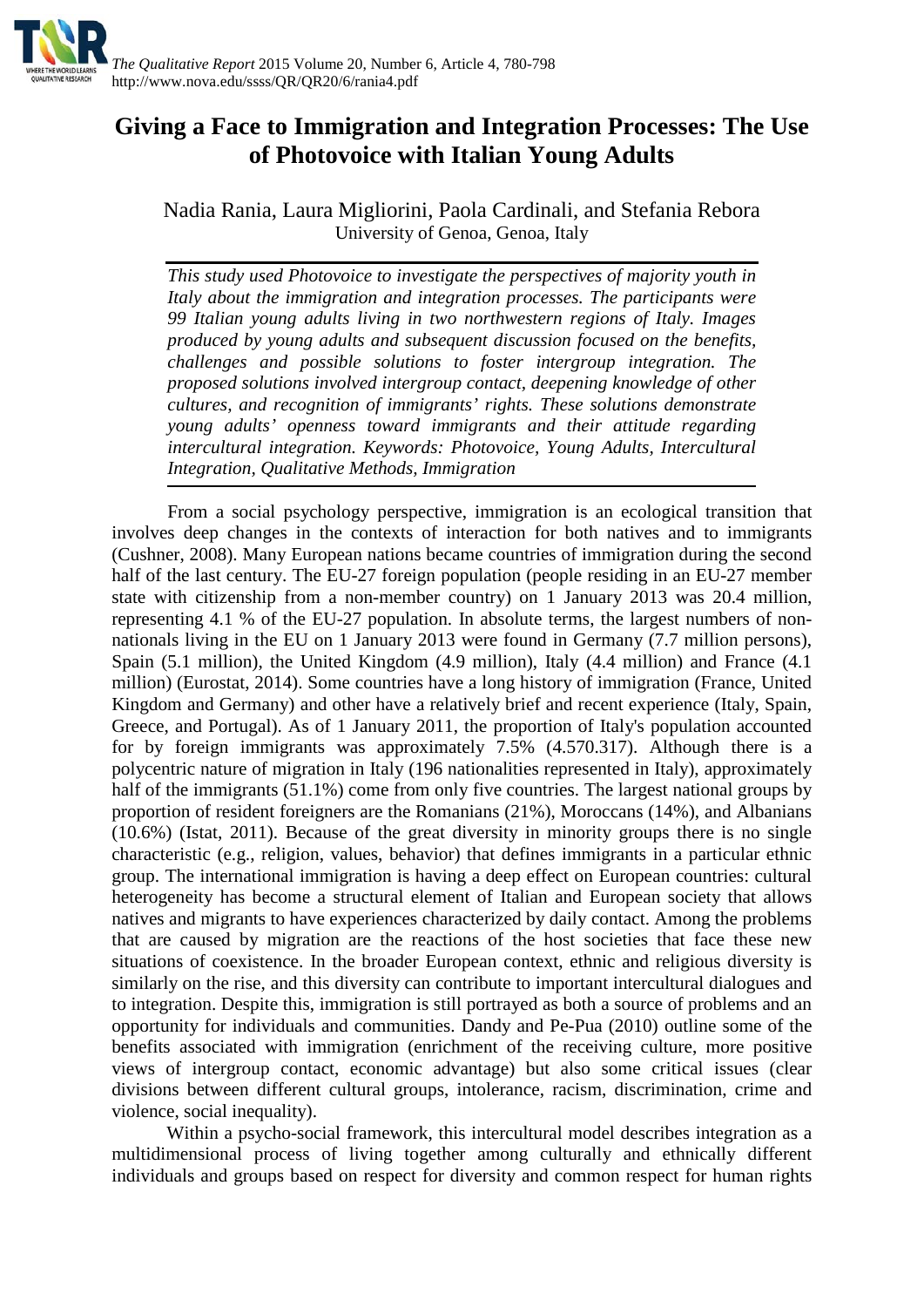and democratic institutions (Besozzi, Colombo & Santagati, 2009; Bourhis, Moïse, Perreault & Senécal, 1997). Intercultural integration is a multifaceted and multilevel issue (Boski, 2008). Integration at the individual level is associated with acquiring an intercultural mindset, a relational level that implicates intercultural communication and relationships, at a formal level, integration alludes to the constructing new norms that can help to resolve shared problems. Studies about psychological the aspects of the relationships between different cultures mainly focus on the minority perspective (Kunst & Sam, 2013; Lee & Bean, 2010). However, people's attitudes towards immigrants is one of the most important topics in social psychology studies and the need to consider the host society's perspective, to reach a deeper comprehension of relationships in a plural society is becoming stronger (Frankenberg, Kupper, Wagner, & Bogard, 2013). This perspective allows for highlighting the interactivity of acculturation processes and their importance for integrating minority groups. In such a multicultural context, it is important to consider the majority's youth perspective because today's young people will be the protagonists of future social changes. Integration into a society can be considered a very complex process or outcome. Intergroup contact theory (Allport, 1954), which states that interactions between members of different groups can promote positive attitudes and reduce prejudice, is one of the most powerful theoretical approaches for improving outgroup attitudes in mixed societies (Andolina & Myers, 2003; Davies, Tropp, Aron, Pettigrew, & Wright, 2011). Considerable research has been devoted to understanding adults' immigration, acculturation and intercultural relationships. In particular, recently, Arasaratnam (2013) in a review of the literature on multiculturalism using inductive thematic analysis, revealed four themes more present in studies: Multicultural Education, Attitudes toward Multiculturalism, Multicultural Interactions, and Multicultural Identity. ; Other authors (Tip, Zagefka, Gonzalez, Brown, Cinnirella, & Na, 2012), in three studies investigated the effects of majority members' perceptions of minority members' acculturation preferences and perceived identity threats on their support for multiculturalism. Considerably fewer authors addressed these phenomena among youth: a study by Frankenberg and colleagues (2013) gives particular attention to the question of how Germany's history of migration, immigration policies, and public attitudes toward migrants influence the transcultural adaptation of children and adolescents from different ethnic backgrounds; another study examined whether how migrants are defined has implications for how majority group adolescents' evaluate their maintenance of the heritage culture. Using an experimental questionnaire design, the findings demonstrate that when migrants are considered to have left their country on a voluntary basis, endorsement of cultural maintenance is lower than when migration is perceived to be involuntary (Gieling, Thijs, & Verkuyten, 2011). Moreover, Hatzigeorgiadis, Morela, Elbe, Kouli, and Sanchez (2013) review the existing literature on the integrative role of sport among young individuals and groups with differing cultural backgrounds. Furthermore, multicultural education practices are considered desirable and necessary for developing positive inter-ethnic relationships; the positive effects of multicultural education are interpreted in terms of children's improved cultural knowledge and understanding, and the establishment of anti-racism norms within the classroom (Verkuyten & Thijs, 2013). However in the Italian context there is a little research on phenomena related to youth: De Caroli, Falanga, and Sagone (2012) analyzed subtle and blatant prejudice toward Chinese people expressed by Italian adolescents and young adults, with and without friends from other ethnic groups. Matera, Stefanile, and Brown (2011) investigated the role of first- and second-generation immigrants' desire for culture maintenance and intercultural contact in affecting majority members' intergroup attitudes; Pagani and Robustelli (2010) studied young people's attitudes toward multiculturalism. The greater part of these studies employ quantitative research methods to study the phenomenon, but there do not appear to be emerging studies that had the objective of understanding the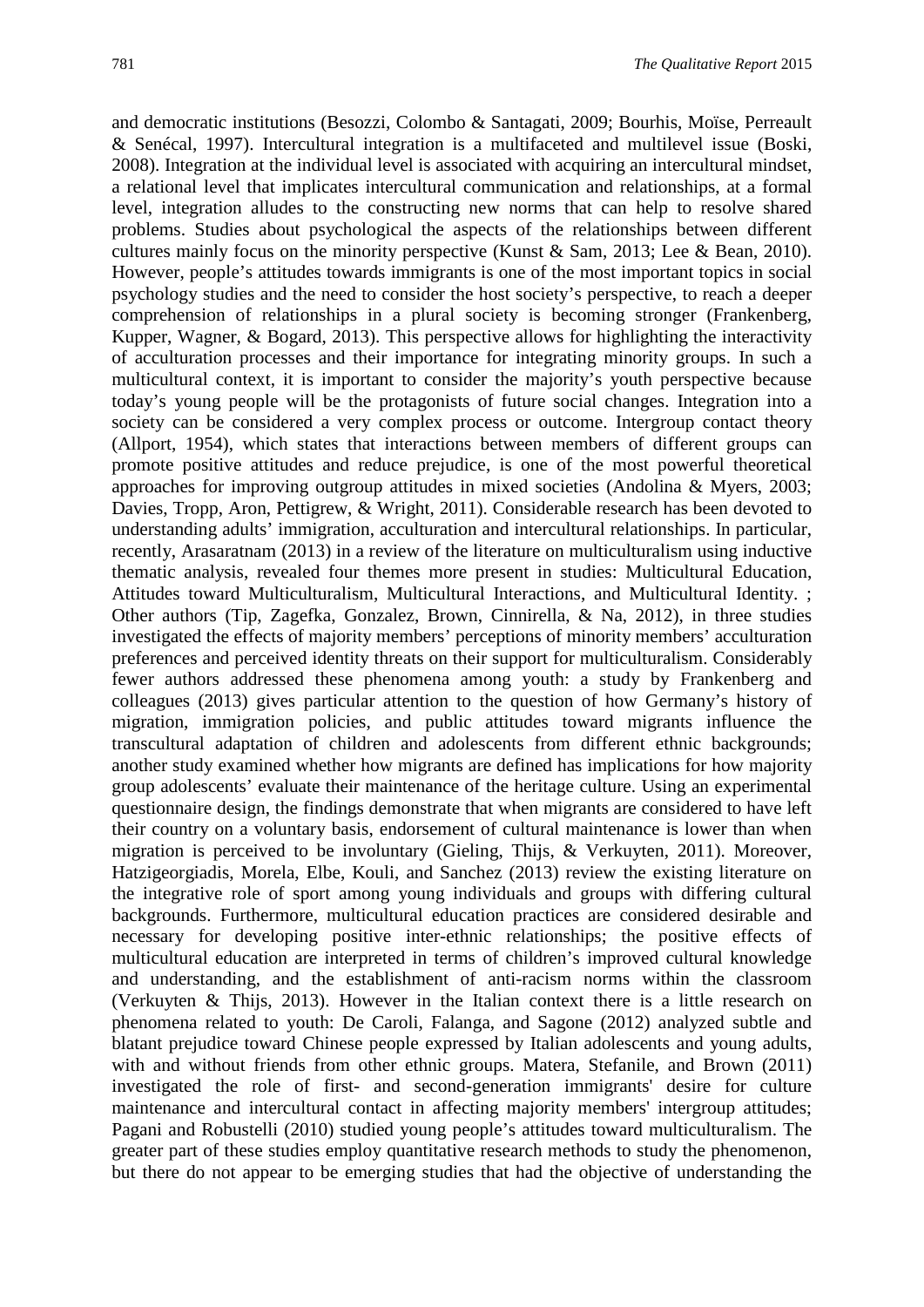possible strengths and challenges of migration. Typically researchers suggested possible solutions, based on their results. In our study, however, we will "give voice" to young adults so that, based on their experiences, they can find solutions to a positive coexistence between groups. In contrast to previous studies, the present research used Photovoice to investigate the benefits and challenges of immigration because this method has tremendous potential; it allows participants to discuss, reflect and find solutions. Based on the presented literature, this study aims to investigate the perspectives of majority youth in the specific Italian context to stress attitude toward immigration as an essential element of immigrants' integration and to understand both these youths' perceptions about the benefits and challenges of immigration and the possible solutions that they propose.

#### **Photovoice and Young Adults**

Photovoice is a participatory action research tool that involves people in communities (Rania, Migliorini, Rebora, & Cardinali, 2015), and is based on the concept that they are experts on their own lives; they are co-collaborators in the knowledge creation process (Gonzales & Rincones, 2013) and are free to express issues that are of importance to them (Genoe & Dupuis, 2013). Indeed, it animates participants to identify, represent and improve their communities using a photographic technique (Wang, 2006). Photovoice has three main goals: record and consider one's own community's strengths and weaknesses, by involving people in a process of active listening and dialogue; promote introspection and critical dialogue about personal and community issues; and reach policy makers (Wang, 2006). Wang and Burris designed Photovoice in 1994 as a combination of three theoretical frameworks: Freire's education for critical consciousness theory (1973) helps participants to understand and attempt to act on historical, political and social conditions; feminist theory extracts participants' appreciation of subjective experiences, including meaning recognition and political commitment; and documentary photography, is largely used to give voice to the most vulnerable people in order to tell their stories and their perceptions of the world. Photovoice is used in different fields of investigation. Wang (2006) notes that a specific characteristics of youth and Photovoice is young people's involvement in all aspects of the research: a co-learning process in which young people, policy makers and researchers contribute to and learn from each other and their own expertise; a reflective process to develop a critical consciousness; an enabling process; and a balance among the goals of research, action and evaluation.

Photovoice has three areas of impact on youth that were identified by Catalani and Minkler (2010): it increases empowerment, when youth feel that they are the owners of a project's outcome; it amplifies how youth understand their communities and their needs; and it intensifies community engagement. Aldridge (2014) also maintains that the use of photographic methods can help young people to challenge prejudices about their lack of competency as decision makers or active citizens, and can help to highlight youth's agency and resilience rather than their susceptibility.

Restricted to young people, Photovoice was applied by Moss (1999a, 1999b) in projects about young peer educators and by Strack, Magill, and McDonagh (2004) to determine how the characteristics of adolescents might influence the Photovoice process. Necheles and colleagues (2007) used it to develop health advocacy processes and reveal which behaviors young people believed influenced their health. Wang (2006), Nicotera (2008) and Gant et al. (2009) centered this technique on the civic engagement of youth for community change. White, Bushin, Carpena-Méndez, and Laoire (2010) studied contemporary Irish childhood, and Johansen and Le (2012) investigate youth perspectives on multiculturalism. In Italy, Santinello, Facci, Lenzi, Aleotti, and Cristini (2008) used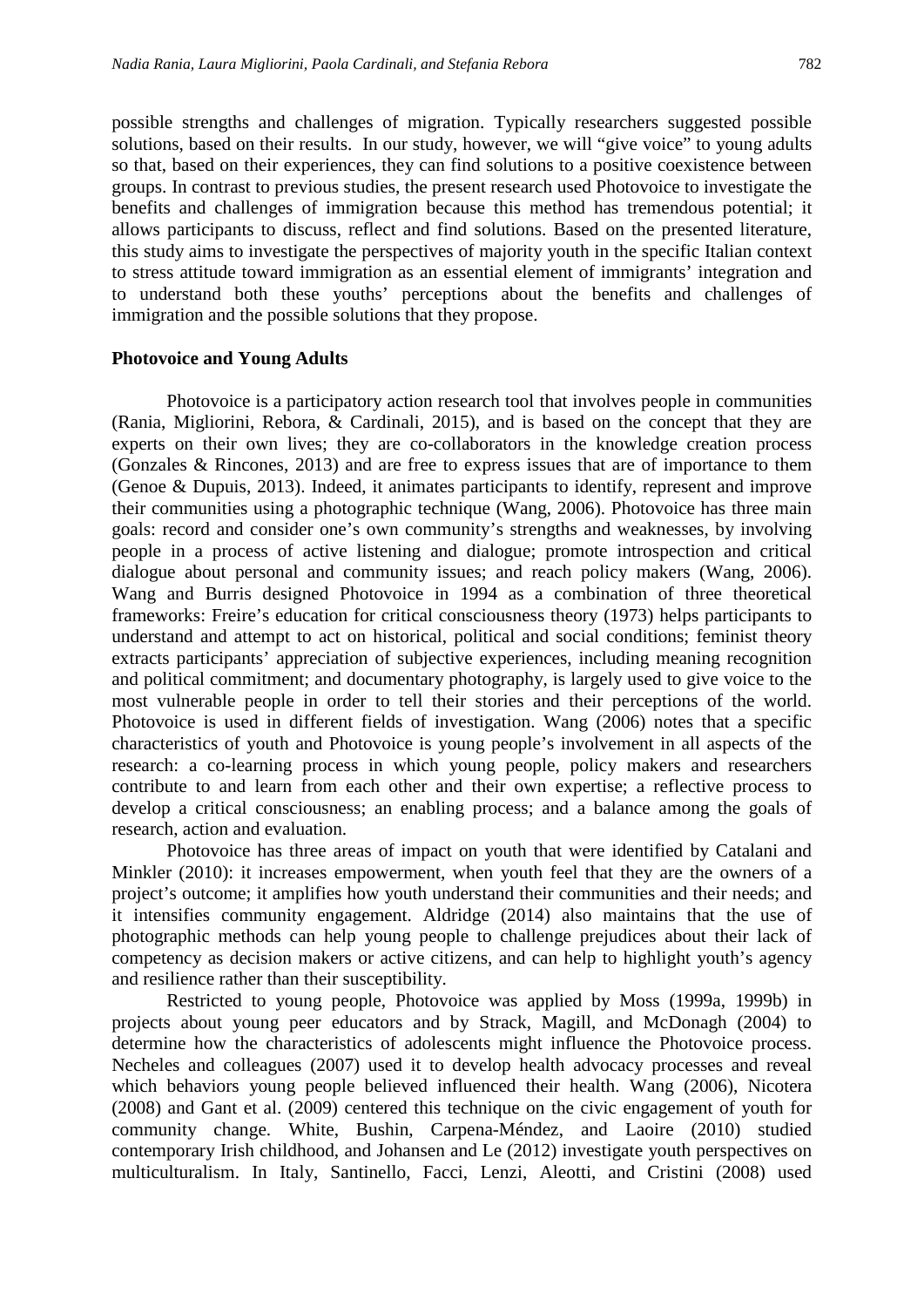Photovoice with university students to initiate empowerment processes discussions and reflections about university life. Arcidiacono, Procentese, and Di Napoli (2007) used Photovoice with youth to investigate the power perceptions in their local communities, and this technique was also recently used with adolescents to promote community changes (Caso, 2011).

Only a limited number of studies have utilized Photovoice methodology with youth to investigate the immigration process; in particular in Italy, there is a little research on this topic, using this method (Mastrilli, Nicosia, & Santinello, 2013; Rania, Migliorini, Cardinali, & Rebora, 2014).

# **The Aims of the Present Study**

This study enriches the literature that investigates the perspectives of majority young adults, in the specific Italian context, to examine their attitudes toward immigration, which is an essential element in the integration process.

The topic of immigration emerged in a brainstorming session during an academic course titled Qualitative Methods, which one of the authors teaches, participants were asked to think about current society and its problems. Immigration appeared to be the most meaningful issue to the participants, who wanted to study it in depth. In an attempt to better comprehend how young adults perceive immigration and integration processes, Photovoice was employed to explore their perspectives on benefits, challenges and possible solutions for increasing intergroup integration. Our study was designed to answer the following questions:

- What are the benefits of immigration from majority Italian young adults' perspectives?
- What are the challenges that the Italian context faces from majority Italian young adults' perspectives?
- What solutions do Italian young adults hypothesize for a positive coexistence with immigrants?

The present study sought to develop a more complex and deeper understanding of this issue, underlining the interconnections between different levels and the circular relationships that exist between individual and environmental variables.

#### **Method**

#### **Participants**

Ninety-nine Italian undergraduate students of Psychology (95.1% females and 4.9% males), were selected through convenience sampling. All were taking the qualitative methods course, and all had experienced the technique of Photovoice as explained in class. Participation was free and did not involve additional credits if the students did not implementthe theoretical skills they had learned related to Photovoice. The participants lived in two North-Western regions of Italy and had a mean age of 20 years . They completed schedules of their contact with immigrants: 4% of the students reported having no contact, encountering immigrants only in cities but not speaking with them; 17.2% met immigrants often in their neighborhoods and at work and school, but they only spoke with them if they had direct connection with the immigrants; 25.3% met immigrants often in their neighborhoods and at work and school and spoke frequently with them; 44.4% had immigrant friends and 9.1% had immigrant relatives.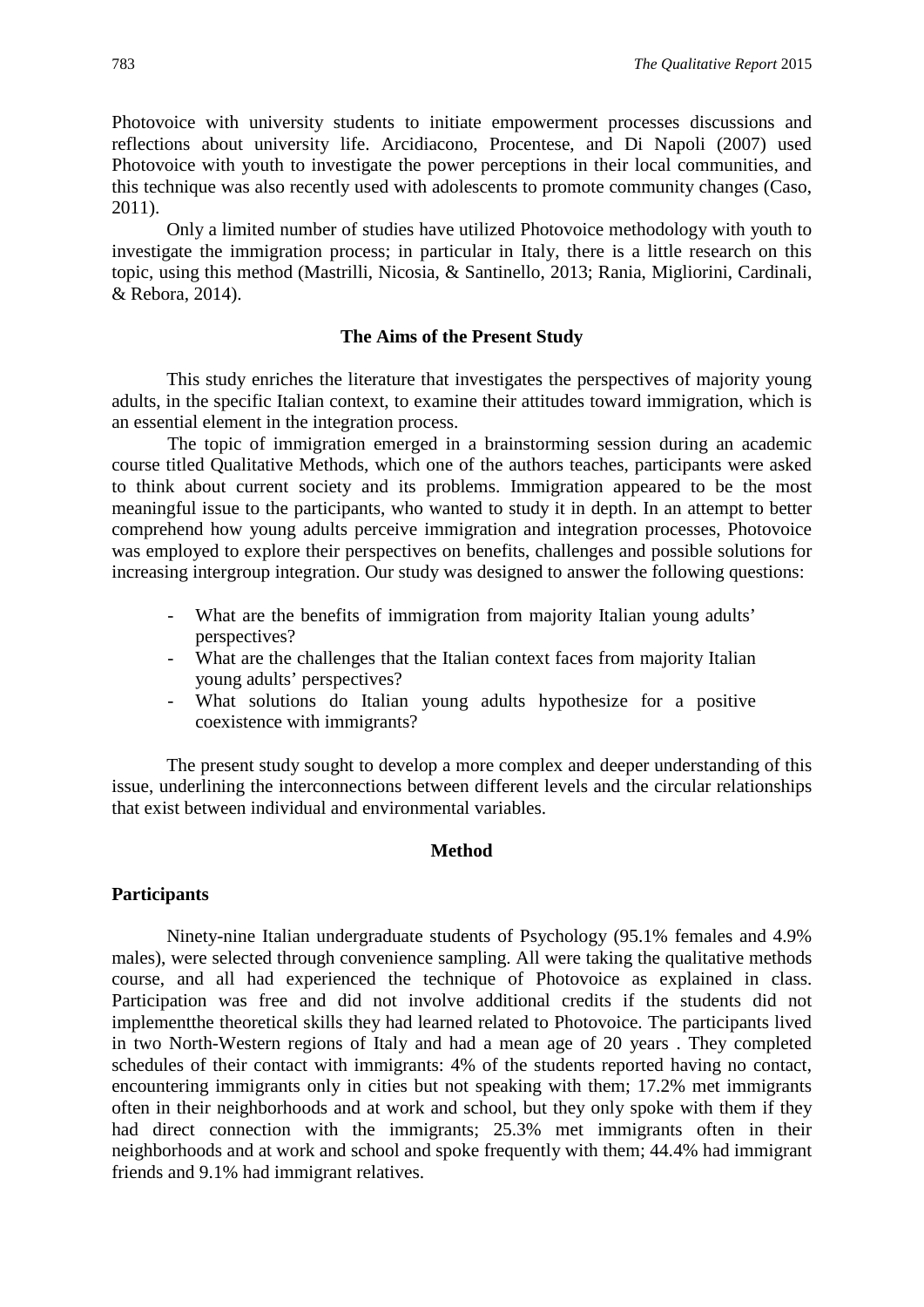The participants were distributed into 10 groups of 10 to 12 members, and the members of each group differed in gender, age, and contact with immigrants and sociocultural level.

#### **Procedure**

Participants took part in a workshop that was organized during class, to present the aim of the investigation, the Photovoice methodology and the basics of the photographic technique. During the workshop, participants also received information on Photovoice image use and signed consent forms that allowed the photovoice images to be used in the investigation. Participants were encouraged to think about "immigration and intercultural integration's benefits and challenges."

Following a period of photographic activity of one week participants had to photograph what best represented the topic to them. In addition, they had to select three of their pictures, add a comment to each and send these by mail to the team of investigators. In the third phase, a facilitator, that is one of the members of the research team, met each group and showed and debated the pictures and the feelings produced by viewing them. First, each participant showed his photos and explained their meanings; the group observed the full collection of pictures, ascertained the main topics in them and discusses them. The discussion followed the "SHOWeD" method (Wang, 2006), which allowed for deeper and more critical dialogue about the topics. To reach its objective, this method used the following questions:

- 1) What do you **S**ee here?
- 2) What's really **H**appening here?
- 3) How does this relate to **O**ur lives?
- 4) **W**hy does this problem or this benefit exist?
- 5) What can we **D**o about this?

The facilitator had to develop communication, encourage the group members' active participation when the pictures were presented and assist critical discussions about the main topics. During the Photovoice discussions, the pictures were divided into thematic areas (e.g., school, sport, work…) and the students outlined and debated how each theme could be a benefit or a challenge in immigration processes. In this phase participants identified solutions to foster intercultural integration.

When the discussions ended, each group decided what they wanted to communicate during the final event and then created a poster to summarize the debate. The discussions were audio registered and transcribed *verbatim*.

The last phase entailed the students' presenting their posters to all of the other groups and local authorities during a meeting at the university that involved municipal stakeholders, such as council members, social workers, social educators, teachers, psychologists, who were all chosen as spokespersons to initiate concrete actions to address the issues that the critical discussion revealed.

#### **Data Analysis**

The researchers used the software NVivo 9 to analyze the data (the group discussion verbatim transcription and comments on the participants' photos). The analysis was based on the assumptions of grounded theory, which considers that theory emerges from data in an inductive way (Glaser & Strauss, 1967). Researchers also conducted an analysis a posteriori of the pictures and identified some categories. The texts were categorized by two independent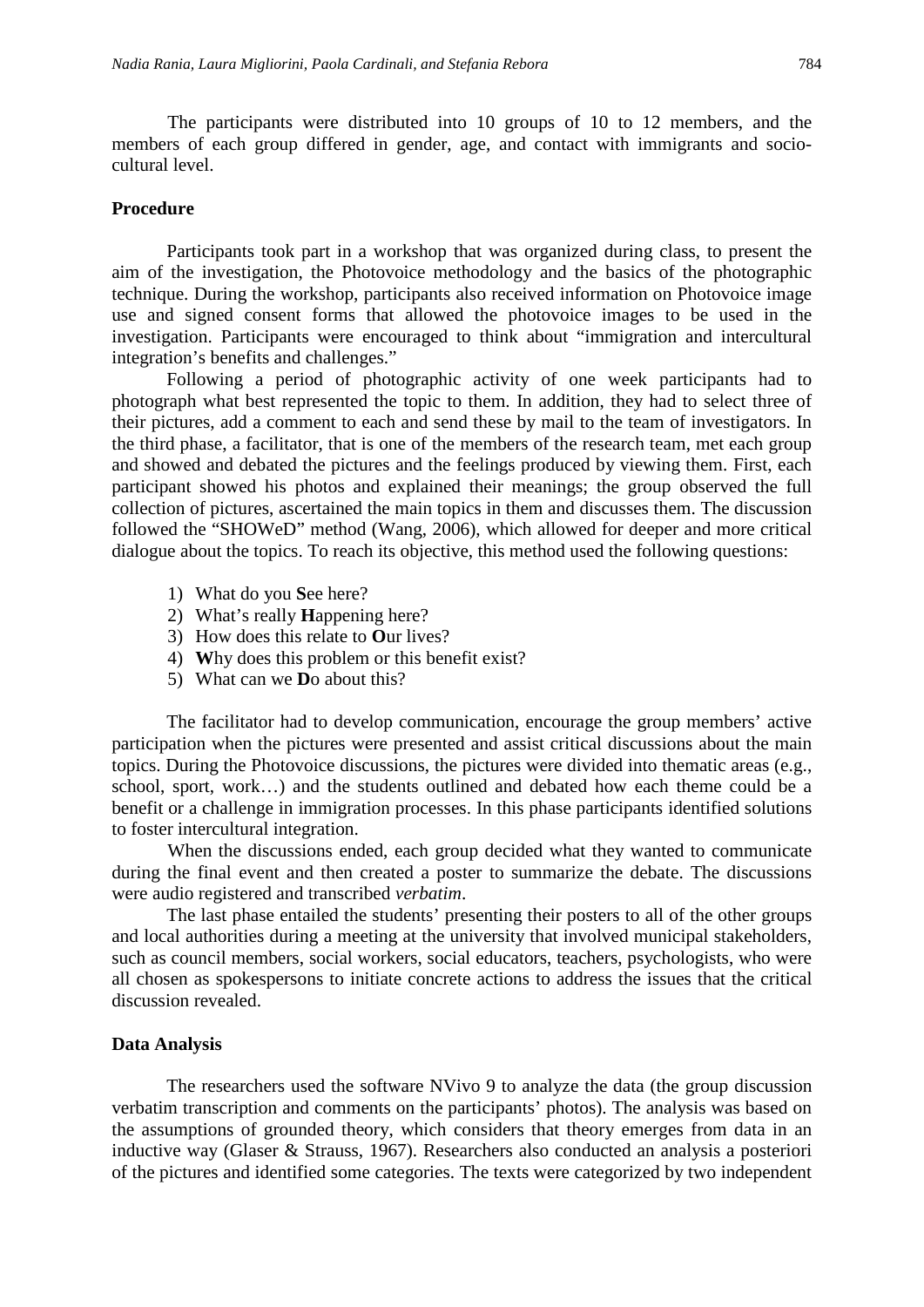judges, who separately analyzed the material and then met to compare the individually identified categories, obtain common categories and analyze them. The research team categorized the participants' possible solutions for fostering intergroup integration, following Bronfenbrenner's ecological model (1979). Community psychology underlines the importance of the ecological perspective for explaining events (Francescato, Tomai, & Ghirelli, 2002). Bronfenbrenner's ecological model (1979) better fit the aims of this work because it underlines the importance of identifying the interconnections between different levels (microsystem, mesosystem, esosystem and macrosystem) and the circular relationship that exists between individual and environmental variables. A microsystem is a set of activities, roles and relationships in an arena or environment. Mesosystems refers to the relationships between environments, such as school, family and peers. Esosystems refers to situations in which the subject is not directly involved but is nonetheless affected. Macrosystems are the overall cultural environments into which other systems are incorporated; they are, thus, a complex of ideological representations produced by social institutions and culture. Within this approach the migration process is better understood using a linear approach to analyze the different domains and contexts in which this phenomenon can be explained.

#### **Results**

#### **Benefits of Immigration**

Participants discussed a number of issues, but the images and themes that most of the young adults during the group discussions, identified as benefits of immigration are presented in the following model (Figure 1).

**Figure 1.** Model of the Benefits of Immigration



First, many Italian youth recognize school as a place where there is a possibility of meeting people from other cultures, getting to know them and their cultures better and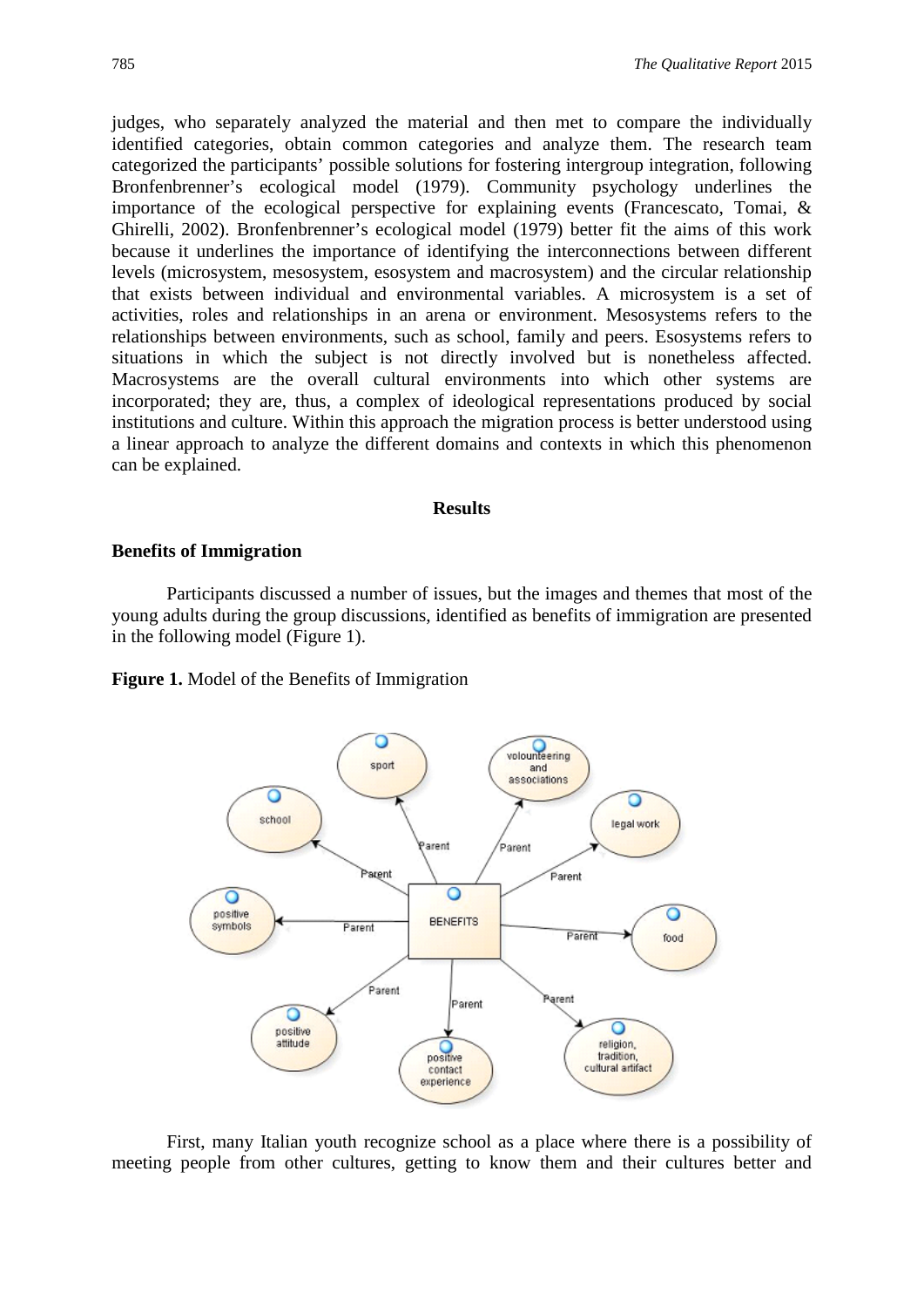learning to live in a multicultural context (e.g., *"Almost half of the students I have seen come out of this school come from abroad. It's nice to see how children, unlike adults, are able to live simply and naturally between peers of different ethnic groups."* (Female, 19 years old).

Second, sport is seen by youth as an activity that leads to cooperation by breaking down differences (e.g., "*Through sport, entire ethnic groups have fought for equal rights and have fought racism. Even today, sport remains one of the best integration tools.*" (Male, 20 years old). Additionally, a category emerged called "volunteering and associations" in which the students collected images of intergroup contact experiences between Italians and immigrants in formal and informal contexts. Some participants spoke of associations where immigrants could find help in case of difficulties, although other youth observed that immigrants could also join these associations to help others and to better integrate themselves (e.g., *"Even the Public Service where I have volunteered for many years has in recent times, seen the arrival of young foreigners who have integrated with all in an exemplary manner. I like to think that it can continue like this.*" (Male, 20 years old). Furthermore, our participants stated that through the relationships with volunteers in the education context Italian and immigrant children should learn rights and duties (e.g., *"Group photo of children of different ethnic groups and very different stories, escorted by volunteers who teach respect for rights and duties using games and community life."* (Male, 19 years old). Another category that was considered was "legal work," which, for participants, was a resource for the majority group in the host society because foreigners are willing to do jobs that Italians will no longer do (e.g., *"This man is a dustman. He is proof that foreigners generally hold the most menial jobs that Italians no longer want to perform. Immigrants are more willing to work flexible hours and in poor working conditions and to become inserted into the informal economy."* (Female, 19 years old). The workplace gives the opportunity to come into contact with distinctive ethnic groups of people and allows them to get to know one another (e.g., *"This picture makes me think about how intercultural integration can be a resource. It's refreshing to see how, even in a work context, people of different ethnicities may overcome socio-cultural differences to support each other.*" (Female, 20 years old).

One more benefit that was identified was food, which allows people to get to know other cultures' food practices (e.g., *"The Casbah has now become a gathering place for many young people in my city. In this place you can taste typical Arab and the various types of tea, moving closer to a culture different from ours."* (Female, 21 years old). "*It's really nice to be able to find tastes and flavors from all over the world in the same country. You can appreciate the ingenious art of preparing food and you can discover aspects of the same food you'd never even been able to imagine.*" (Female, 20 years old). Additionally, different religions and traditions were considered a benefit because they provide an opportunity to enrich the knowledge and the lives of the host nationals who have contact with them ("*Cultural integration is not just physical acceptance of those who are different from us but also about learning to appreciate their cultures and traditions.*" (Female, 22 years old). Many participants tell of positive contact experiences with immigrants that helped to reduce prejudice and enhance positive attitudes toward them (e.g., *"I was lucky to grow up in a group of friends in which cultural difference did not create any major problems. In fact, it has been considered a source of enrichment, and it reduced prejudices.*" (Female, 21 years old). Another category was "positive attitude" in which there were images about solidarity and reciprocity (e.g., *"the first photo that I wanted to bring to this issue aimed to represent the solidarity that can be established between people from different backgrounds. In this photo (a group of youth) the relationships' simplicity struck me."* (Female, 19 years old). Lastly, the "positive symbols" category included all pictures of inanimate objects, nature and situations that represented something about immigration and that the participants used as metaphors to express their thinking (e.g., *"Together is better! A soup of different legumes is*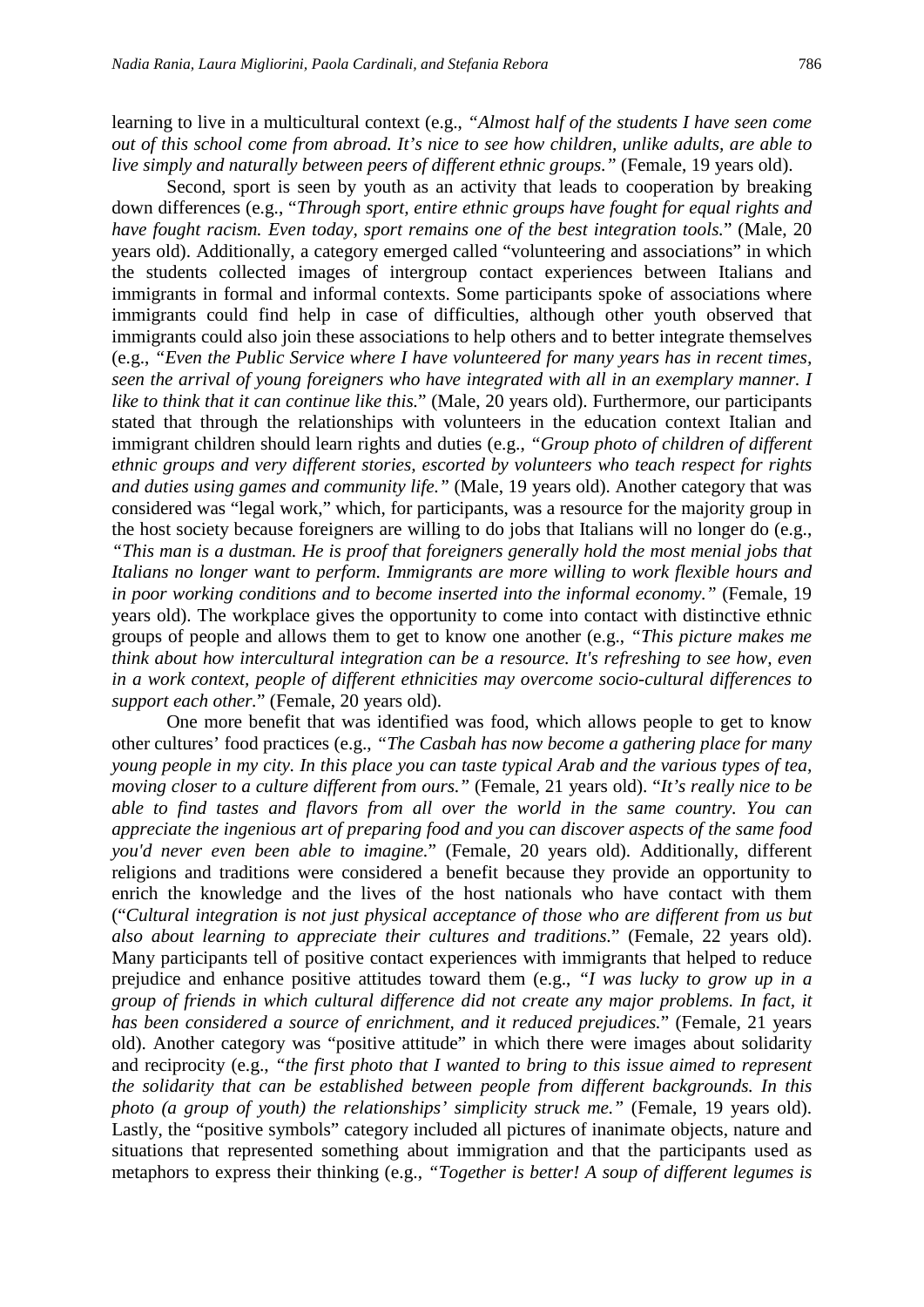*better than one single legume soup… more colors, more flavors! Our society is the same!*" Female, 20 years old).

In sum, it is possible to divide the benefits into two areas: daily life context and attitudes and behaviors related to knowledge and contact with relevant dimensions of different cultures.

The benefits of immigration were revealed from the analysis and discussion of the photos. Table 1 shows a few examples of pictures taken by participants along with their comments about the benefits of immigration.

**Table 1.** Examples of Pictures and Comments about the Benefits of Immigration



practice a sport we use body language, that is universal. You can't play judo alone, in this case it is easier to appreciate difference. That's why, above all children, immediately notice that they need a partner, developing naturally an

"Adding a seat at table is always the best way to create ties".



"This girl's headdress is named a Hijab. Her veil's is no longer understood to be a symbol of female oppression, but a fashion garment that distinguishes cultures and lets people appreciate the beauty of Muslim people's traditions". Female, 19 years old.

In summary the majority of the categories that were identified as a benefit of immigration were related to positive contact experiences that host people could have with immigrants. These help to break down differences, and they can improve host countries' intercultural knowledge and help native residents learn to live in a multicultural world. Moreover, immigrants are perceived as a helping Italian society.

# **Challenges of Immigration**

Participants also acknowledged the challenges of immigration (Figure 2). The most identified issue was "illegal work," which does not allow immigrants to live a dignified life ("*The negative side of immigration is that people do not always find work in the new country. Many people find themselves asking for money for food or working illegally*" (Female, 20 years). "*In the streets of the city there are prostitutes, who in most cases are immigrants. This raises the question of how the labor market is closed to those who come from abroad. Immigrants are forced to undertake work unpleasant and illegal work"* (Male, 19 years old). Moreover, a few of the participants affirmed that workers' knowledge of the host language is related to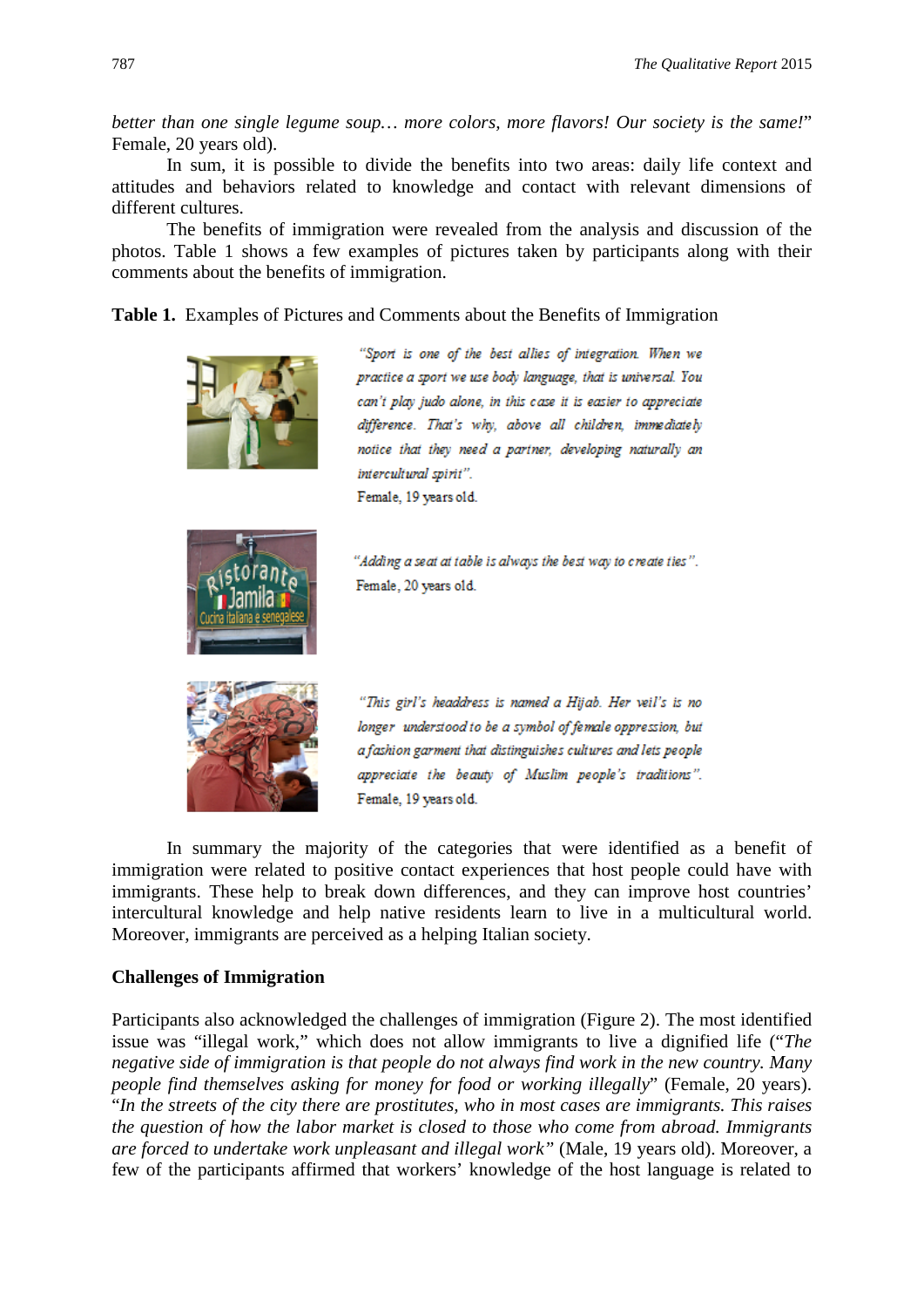integration because it affects their ability to understand simple safety instructions (e.g., *"Not knowing Italian language is a barrier to integration. The man in the photo is from Morocco, but he knows how to write and speak Italian, so he could acquire specific skills in the workplace"* Male, 21 years old; "*Where there is no dialogue there is no integration!*" (Female, 20 years old).

Illegal work is stressed by many participants as a problem of having to be clandestine because it is viewed as an unworthy and unsafe way to live life ("*I took this photo near the harbor, there are people who try to attach to trucks that are directed to Italy to climb on the ship illegally.*" (Female, 20 years). Participants underlined that unfortunately there are many foreign people who live in hidden poverty, conditions that no one deserves ("*Speaking about immigration challenges I think first and foremost a word: misery, this picture (a beggar), in my opinion, is an emblem.*" Female, 19 years old). Religion and tradition, according to our participants, can be both a benefit, as mentioned above, and also a challenge if it leads immigrants to become closed off to the host society. Participants indicated that foreign traditions and diverse religions are also seen as challenges, when they become a way to fuel prejudices between immigrants and natives ("*Sometimes I think that religion can be a source of conflict. My dad tells me that when he was working abroad a person stopped the bus that was carrying them to work because he had to pray. He delayed everyone!*" (Female, 20 years old).

**Figure 2.** Model of the Challenges of Immigration



A few participants reported examples of intergroup contact that confirmed the existing negative attitudes toward immigrants (e.g., *"I think that if anyone of us late at night sees a Moroccan take on the bus…something happens inside of him....a minimum of fear....or even during the day if you see gypsies on the bus you are afraid that they will steal your wallet."* (Female, 20 years old).

The mass media is included in challenges because media often builds a negative image of immigrants, for example, stressing the idea that they are criminals ("*The media want us to see immigrants in a bad light, because they know that it is easy to generalize the*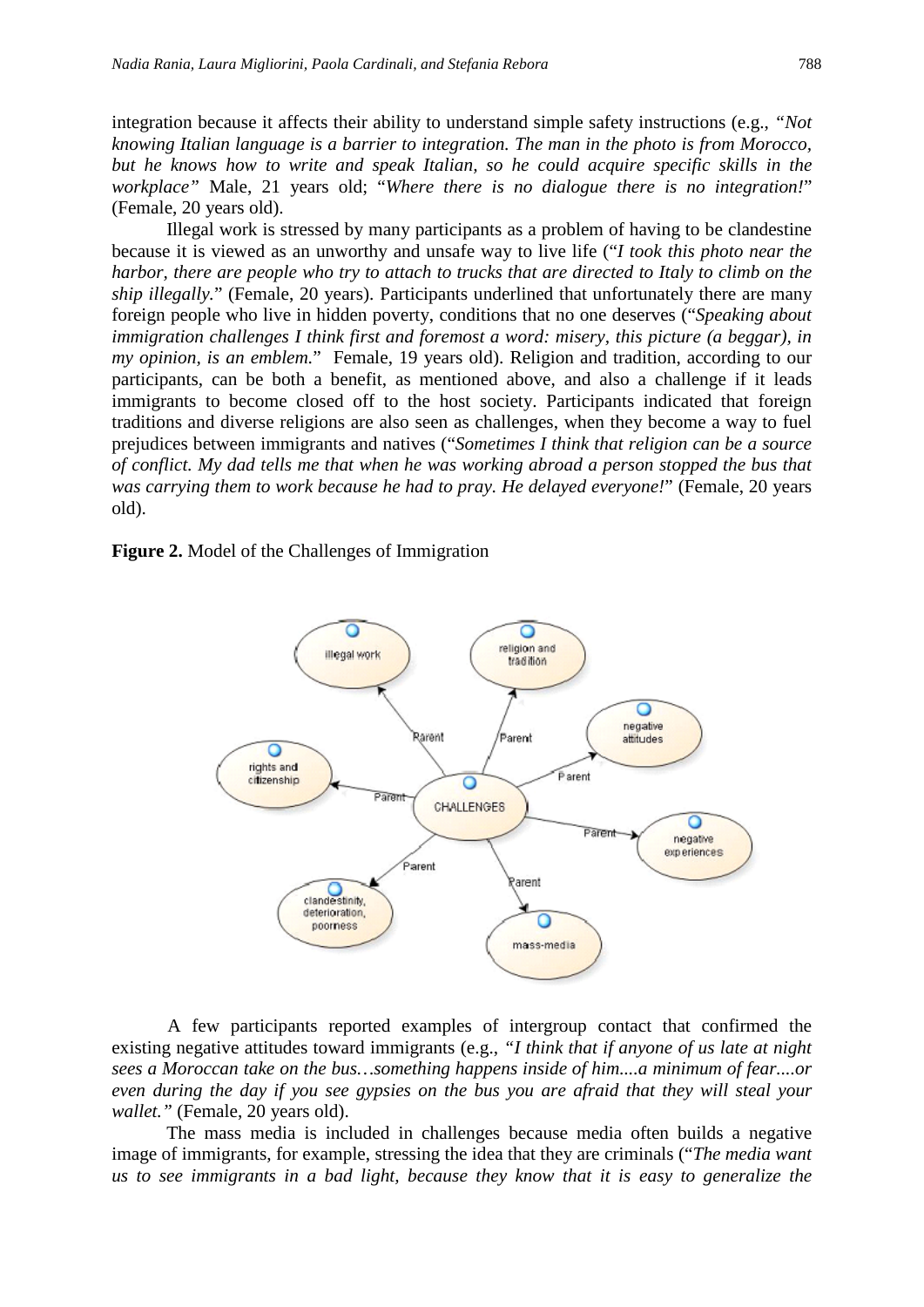*negative behavior of some people to the whole group.*" (Male, 20 years old). The last category was "rights and citizenship" in which the students included all civil liberties that immigrants should have in Italy such as having the right to vote, having the academic or professional qualification that they obtained their countries of origin acknowledged, and having the right for the second generation born in Italy to have Italian nationality (e.g*.,"I do not understand how a foreigner who comes here cannot be considered Italian, just for the color of their skin, because it does not change anything if he is born here. So it is absurd that it cannot decide who should represent.*" (Female 23 years).

In Table 2 there are a few examples of the pictures taken by participants with their comments about challenges of immigration.

**Table 2.** Examples of Pictures and Comments about the Challenge of Immigration



"This man is trying to sell umbrellas to earn some money for his children. He lives every day hoping for a real integration and a stable and decent job". Female, 19 years old.



"This is a Senegalese man who begs passers-by, who are probably luckier and happier than him. His eyes ask for help, but are full of fear. I try to identify with him and I perceive anxiety and fear for living every day in clandestinity, without knowing what to do and where to go tomorrow." Female, 19 years old.



"There are immigrants who don't give up their own culture's customs and traditions. This increases integration difficulties due to prejudices against strangers maintaining their customs". Male, 19 years old.

In sum, participants identified as challenges of immigration all of the dangerous conditions, that no one should experience in life, such as poverty, living in hiding and illegal work. Participants stressed that immigrants should have more rights because they work and pay taxes in Italy and that, in particular, children born in Italy should be recognized as Italian citizens. The mass media is included in the challenges category because it contributes to creating negative opinions of immigrants, strengthening the host country's prejudices toward them, which accompany the negative experiences that some host country natives might have had with immigrants.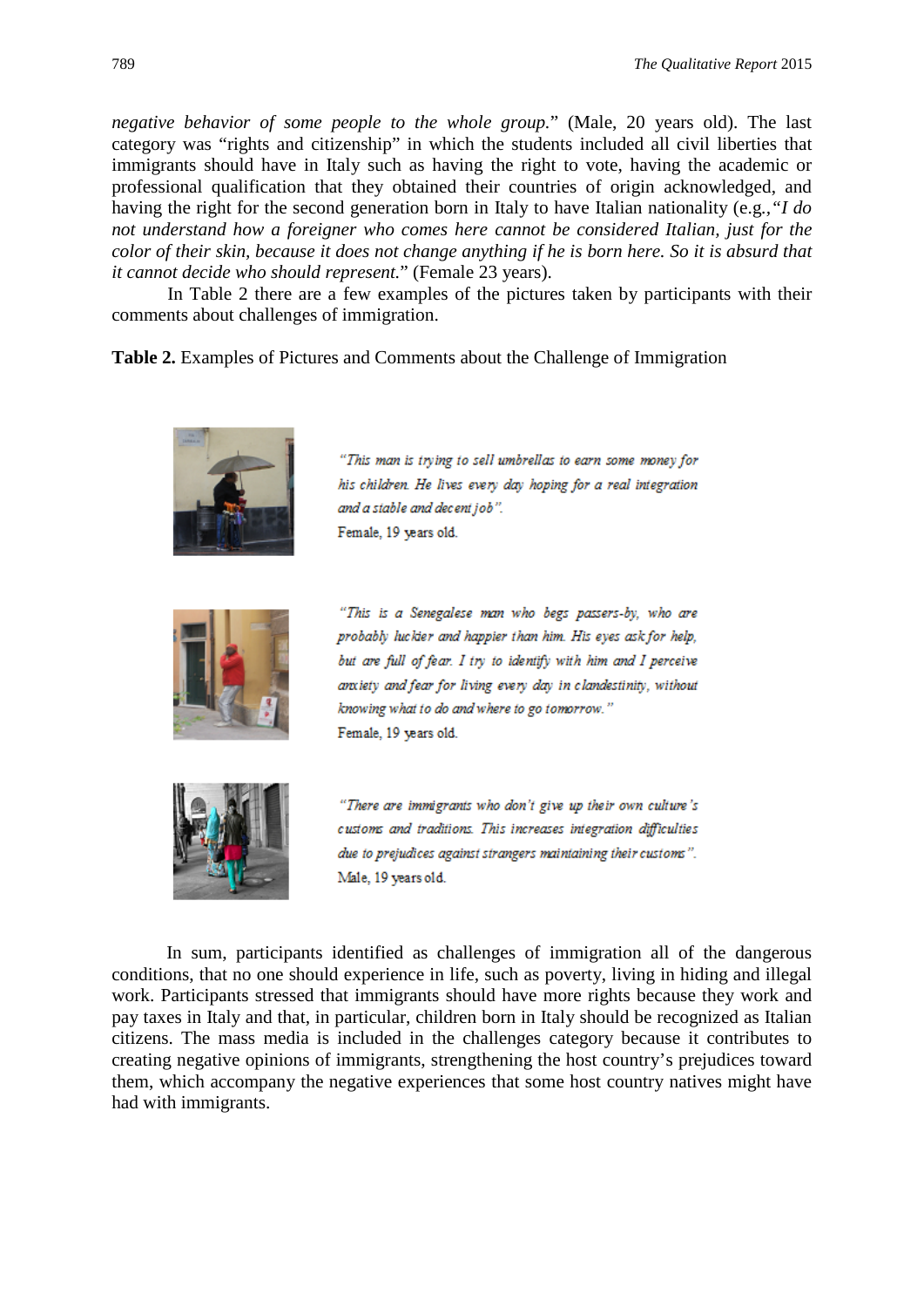#### **Solutions**

The participants identified solutions (Table 3) that were re-categorized and analysed by the researches team using Bronfenbrenner's Ecological Model (1979). The solutions are placed in three of the levels proposed in the model: Microsystem, Esosystem and Macrosystem.

| Table 3. Solutions Identified by Participants |  |  |  |
|-----------------------------------------------|--|--|--|
|-----------------------------------------------|--|--|--|

| <b>MICROSYSTEM</b> | • School context as a place for culture<br>exchanges          |
|--------------------|---------------------------------------------------------------|
|                    | $\bullet$ Contact between individuals                         |
|                    | • Talk to educators and experts of sector                     |
|                    | • Plan meetings and debate about<br>multiculturalism          |
| <b>ESOSYSTEM</b>   | • Visit museum and realities linked to<br>migration           |
|                    | • Raise awareness to knowledge                                |
|                    | Promote intercultural event                                   |
| <b>MACROSISTEM</b> | • Tax benefits to employers (to eliminate<br>undeclared work) |
|                    | • Acknowledgment qualifications                               |
|                    | Citizenship for second generations                            |
|                    | Institutional representatives                                 |
|                    |                                                               |

For Microsystem, the most frequent solutions related to school, as a place of contact between cultures to educate others, as this participant says: *"We integrate immigrants who attend school, but we also transmit our culture, rarely we try to learn something from theirs"*  (Female, 19 years old). Another girl said: *"I think that at school besides contact, we have to learn something from these people, trying to make them transmit a little bit of their culture. For example, for children I think of games and tales"* (Female, 19 years old). Second, contact between people is crucial as shown by this statement: *"Mutual involvement. Share the reference values. Therefore, do not just be open to a comparison, but also be able to enter the other's world. Take the role of the other"* (Male, 20 years old). These two were followed in order of significance by enhancing social support, organizing meetings with sector educators and experts and holding debates about integration. Participants also championed the importance of contact between people, because it reduces prejudice and gives the opportunity to enrich lives. A third recommended solution was to empower social support, care more about non-Italian natives and find ways to help immigrants understand Italian society. The youth advised that parents should talk to educators and experts on immigration to better understand the phenomenon and the importance of accepting multiculturalism and, accordingly, to pass this message on to their children; participants also considered it important to organize debates regarding intercultural matters.

At the Esosystem level, the students ranked as most important visiting museums and realities related to immigration to gain a deeper knowledge and awareness: *"Let's take a visit to an immigration museum: let's go where there are asylum seekers. I mean that we have to see these realities!"* (Female, 20 years old). In second place was increasing knowledge,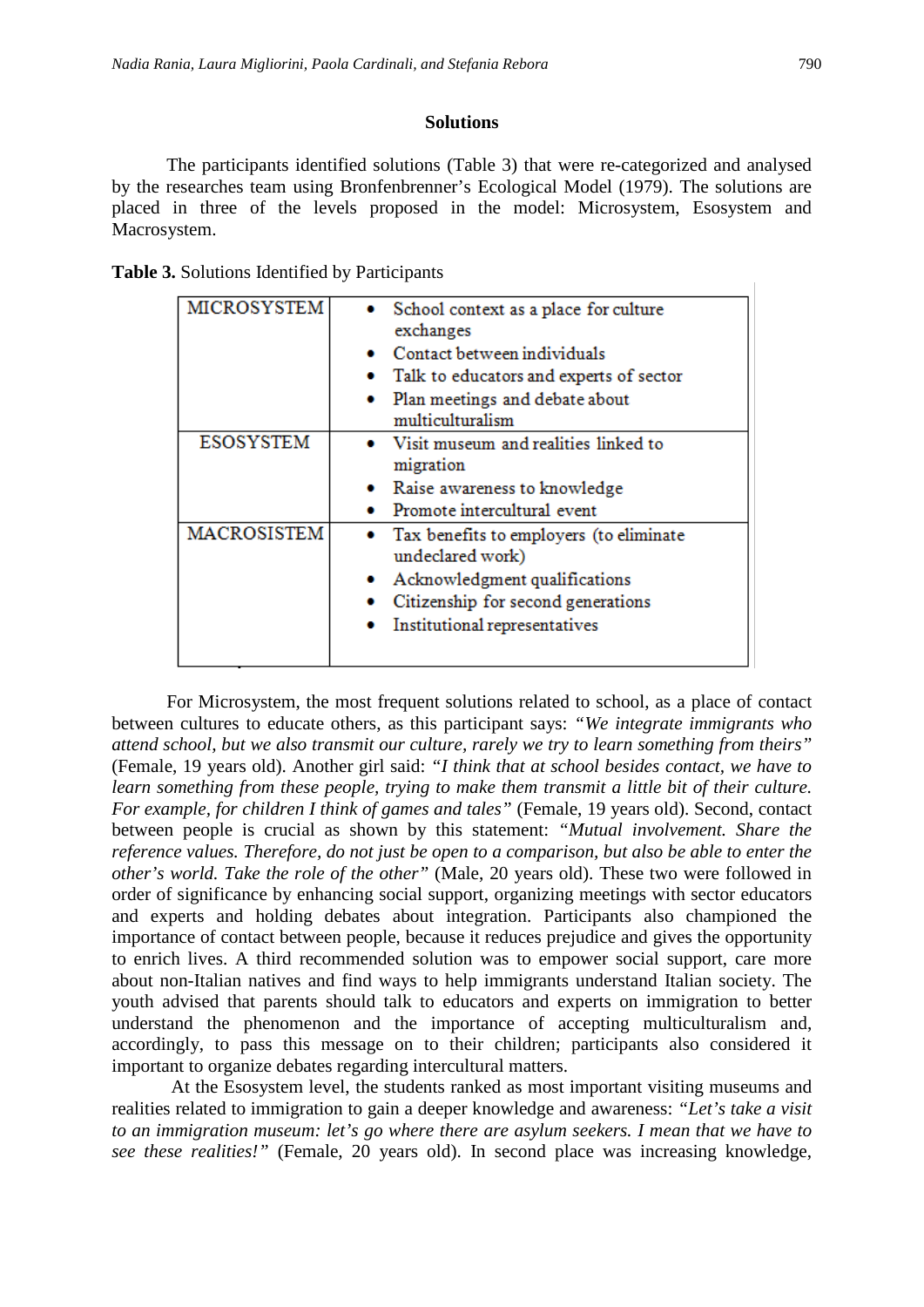because prejudice generates from the unknown and promoting intercultural events to expose people to different cultures.

At the Macrosystem level, the issue of tax benefits for employers was viewed as imperative for eliminating undeclared work, as stressed by the following statement: *"More regulation for work. As we were saying before there are many undeclared workers, maybe just because no one wants to regularize these foreigners, just because high costs have forced the employers to make choices of which they aren't proud. That's why some facilitation from government should exist, tax facilitation to make sure that the immigrant workers' regulation is not a drag on the company's economy"* (Female, 19 years old). Second, participants recommended acknowledging qualifications, declaring: *"The story of this girl surprises me. In Ecuador she is a civil engineer, but in Italy she cleans houses because her degree isn't acknowledged. If immigrants have degrees, it is fair to acknowledge them."* (Male, 19 years old. Next, the issue of citizenship for the second generation, was considered essential: *"Citizenship for children born in Italy…if a person is born in Italy they have the right to be Italian."* (Female, 21 years). Finally, participants highlighted the need for institutional representatives for the newcomers (e.g. *"These people work, pay taxes, they have the right to be represented…they should have the right to be involved in the social life."* (Female, 19 years old).

#### **Discussion**

In this study participants had the opportunity to think about the factors that influenced their concepts of immigration. The sport and school contexts were identified by participants as benefits, as Mastrilli and colleagues (2013) also note. In fact, these contexts provide youth the opportunity to encounter different cultures. In addition Johansen and Le (2012) affirm that school can contribute to building the youth's ideologies and behaviours. In line with Spaaij (2013), one of the most significant topics in sports organizations is differences (Cunningham, 2011; Cunningham & Fink, 2006). Regarding cultural differences, sport recognizes the importance of equality and cultural maintenance (Taylor & Toohey, 1998). It is one of the few social activities that exist in every culture and community in the world and that connects people (Eitzen & Sage, 2003). Many people play sports because they desire to be a part of a group and feel a sense of belonging (Allen, Drane, Byon, & Mohon, 2010). Stodolska and Alexandris (2004) based on Gordon's assimilation model (1964), found that through participation in sport, immigrants should adopt the host nation's values and behavior, because sporting activities expanded inter-group contacts and break-down barriers between immigrants, other ethnic minority members and natives. The study demonstrated that participation in traditional sports strengthened community ties and allowed immigrants to socialize with individuals who shared common cultures and experiences with them.

Another phenomenon that participants recognized as a benefit of immigration was volunteering. Integrating immigrants into new societies can be expedited through their participation in volunteer associations (Bloemraad, 2006; Eckstein, 2001; Halpern, 2005; Skocpol, 2003). Other studies confirm that integration is easiest for those who have many social relationships or resources (Hagan, 1998; Korinek, Entwisle, & Jampaklay, 2005), because they can find formal or informal support in these resources. As Andersen and Milligan (2011) suggest, immigrants not only become more integrated if they belong to associations, but they also have more opportunities to become members of associations as they become more integrated. There are clearly issues of immigration that can be read as benefits and challenges such as, for example, work and religion/traditions. Reyneri (2003) supports this study's participants' opinion that immigrants take jobs that the locals refuse. He explains that most of the jobless host nationals are educated youth, people with high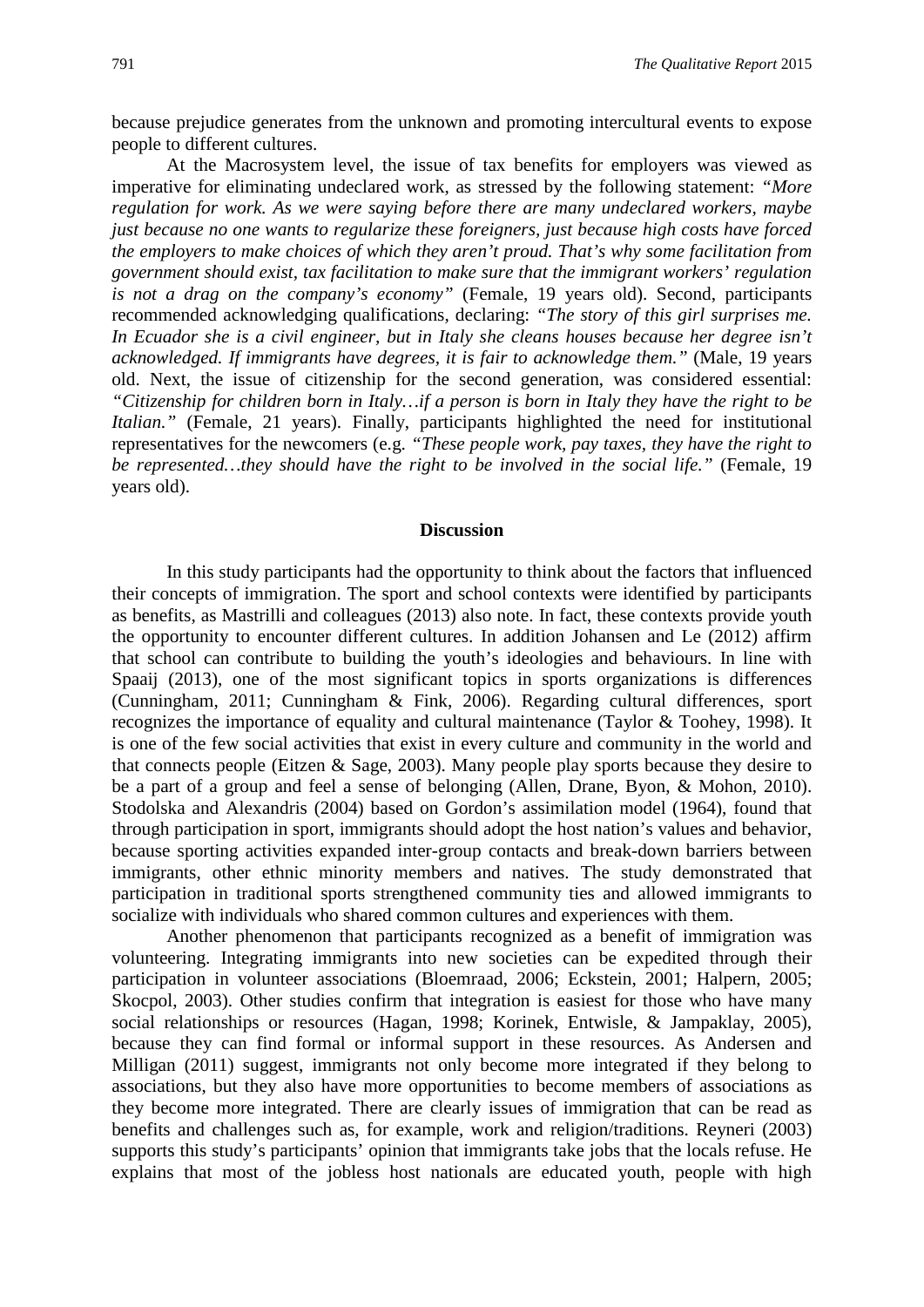professional aspirations who can wait to find highly qualified and rewarding work. Thus, industries require foreign workers to fill jobs that native workers refuse. Work was also considered a challenge by the participants, because of immigrants' illegal and risky jobs. Orrenius and Zavodny (2009) confirms that immigrants work in more dangerous industries and occupations and that those who accept such work are usually poor, males with little education who do not speak the host language well. The ambivalence attributed by participants to religion is in line with literature (Gibson, 2008; Saroglou & Mathijsen, 2007) that recognize two possibilities: on one hand, religion seems to open a more complex identity and more integration and involvement in the host society; on the other hand, religion is a useful factor in developing a stronger sense of belonging to one's original ethnic culture, which could be an obstacle to integration into the new society. One more challenge according to participants was illegal immigration as a concept strictly related to smuggling and trafficking of goods and people and linked with organized crime and illicit economies, according to Väyrynen (2003). Participants' proposed possible solutions aimed to ensure the positive integration of immigrants. At the Microsystem and Esosystem levels, solutions mainly produced the themes of contact with people of different culture and of deeper knowledge of immigration and other cultures. Both of those are useful for reducing ethnic prejudice. According to the Theory of Contact (Pettigrew & Tropp, 2008), the perception of good interactions by host country natives leads to reduced ethnic prejudice and feelings of threat and increased empathy toward minorities. Concerning the deepening knowledge of what is different from one's native culture, as Stephan and Stephan (2000, p. 38) observe: *"If fear is the father of prejudice, ignorance is its grandfather,"* that is to say that the unknown frightens people and makes them feel threatened. At the Macrosystem level, the proposed solutions tended toward integrating immigrants at the socio-political level. Participants wanted that immigrants to acquire citizen's rights, because they are involved in Italian social life.

Although our findings highlight an integrative approach to the phenomenon of immigration, in Italy, there are politics and cultures that tend to be very opposed to migration.

As highlighted, cultural heterogeneity has become a structural element of Italian and European society that allows host community members and migrants to have daily contact. Immigrants represent the most fragile component of the population and are often represented by the mass media in terms of difficulty. Immigrants therefore may be perceived as having lower status within the wider comparison between social groups, which, in the literature, is associated with prejudices and stereotypes. In additionin the broader European context, ethnic and religious diversity are also increasing, and this diversity can contribute to intercultural dialogues and to integration; other specific contexts are so different that you cannot assume a generalization of the data from the present work. However, Photovoice, can be used in different contexts to allow people to reflect on and discuss migration and encourage people to actively identify specific solutions related to their contexts. In particular, as is highlighted in the literature, it is important to work with young adults because they will be the future generations, and, moreover, it is in this phase of life (the transition from adolescence to young adults) that people's prejudice decrease (Hoover and Fishbein, 1999; White et al., 2009) in correspondence with their more flexible and abstract thinking, their increased moral development and the influence of social relationships (Katz & Ksansnak, 1994; Kohlberg & Candee, 1984).

#### **Conclusions**

Photovoice offered host youth the opportunity to think about the phenomenon of immigration as it occurs in their own communities. In our study Italian youth identified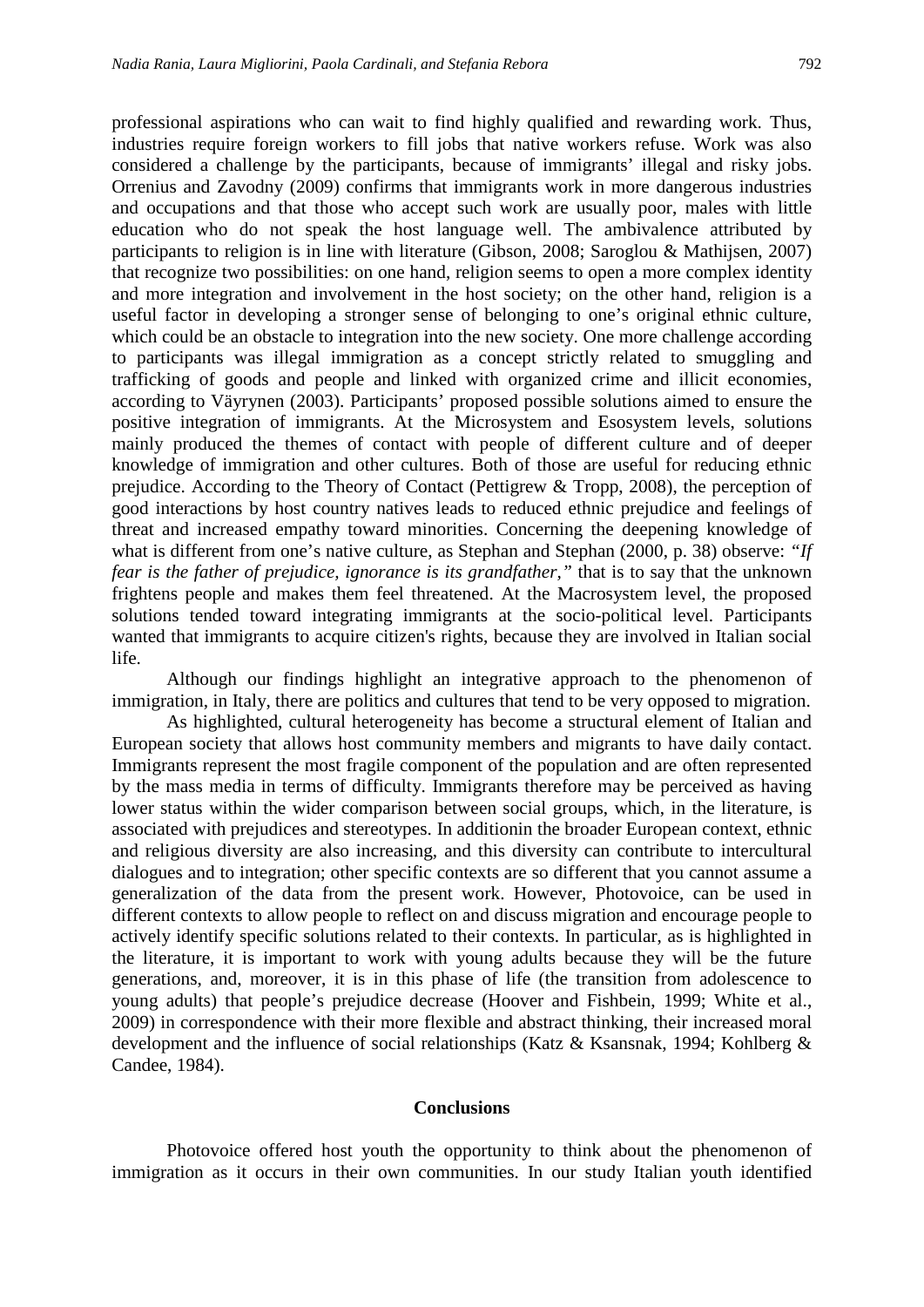benefits and challenges of immigration and proposed possible solutions that would allow their communities to move toward more intercultural organization. During the poster session the young adults presented their proposed solutions to stakeholders who accepted them and considered them for future projects. This process helped participants to think more deeply about the main topics of immigration and integration. The participants proposed ideas for fostering the awareness among immigrants that they are not alone and that together, it is possible to attempt to build something good for their own society.

The present study underlines the importance of intergroup contact and common rules in life context such as like school and sport associations to foster integration because these can help to minimize the challenges of linguistic incomprehension through the use of a common language. The Photovoice technique permits natives to reflect about on other cultures and discuss the topic of migration and to deepen their knowledge of different points of view with respect to migration through the group discussion. These solutions demonstrated the youth's openness toward immigrants and their attitude toward intercultural integration. An interesting follow-up to this study would be to undertake it in different contexts to acquire more heterogeneous perspectives and to obtain a more global understanding about immigration and multiculturalism.

#### **Limits and Applications**

The limitations of the present work lie primarily in the sample: the participants were young adults who attended to a university course and were mainly female. Future research could include young adults in the work context and more heterogeneous gender, age and ethnic characteristics.

The specific data collection activities in this study began with discussions with the community of stakeholders of the ideas that emerged and possible intervention initiatives in the context of promoting empowerment (Prilleltensky & Arcidiacono, 2010; Rappaport, 1984), with the goal of active citizenship. Additional implications of this work could be relevant to other teachers of qualitative methods, who could take inspiration from this project to learn the Photovoice technique and apply it outside of the university context. This would allow more groups to reflect on issues that are important to their life contexts such as migration processes that are salient in both the Italian and European contexts.

# **References**

- Aldridge, J. (2014). Working with vulnerable groups in social research: Dilemmas by default and design. *Qualitative Research*, *14*(1), 112-130. doi: 10.1177/1468794112455041
- Allen, J. T., Drane, D. D., Byon, K. K., & Mohn, R. S. (2010). Sport as a vehicle for socialization and maintenance of cultural identity: International students attending American universities. *Sport Management Review*, *13*, 421-434. doi: 10.1016/j.smr.2010.01.004
- Allport, G. W. (1954). *The nature of prejudice*. Cambridge, MA: Addison-Wesley.
- Andersen R., & Milligan, S. (2011). Immigration, ethnicity and voluntary association membership in Canada: Individual and contextual effects. *Research in Social Stratification and Mobility*, *29*, 139-154. doi: 10.1016/j.rssm.2010.11.003
- Andolina, M. W., & Myers, J. D. (2003). Demographic shift and racial attitudes: How tolerant are whites in the most diverse generation? *The Social Science Journal*, *40*, 19-31.
- Arasaratnam, L. A. (2013). A review of articles on multiculturalism in 35 years of IJIR. *International Journal of Intercultural Relations, 37*, 676-685.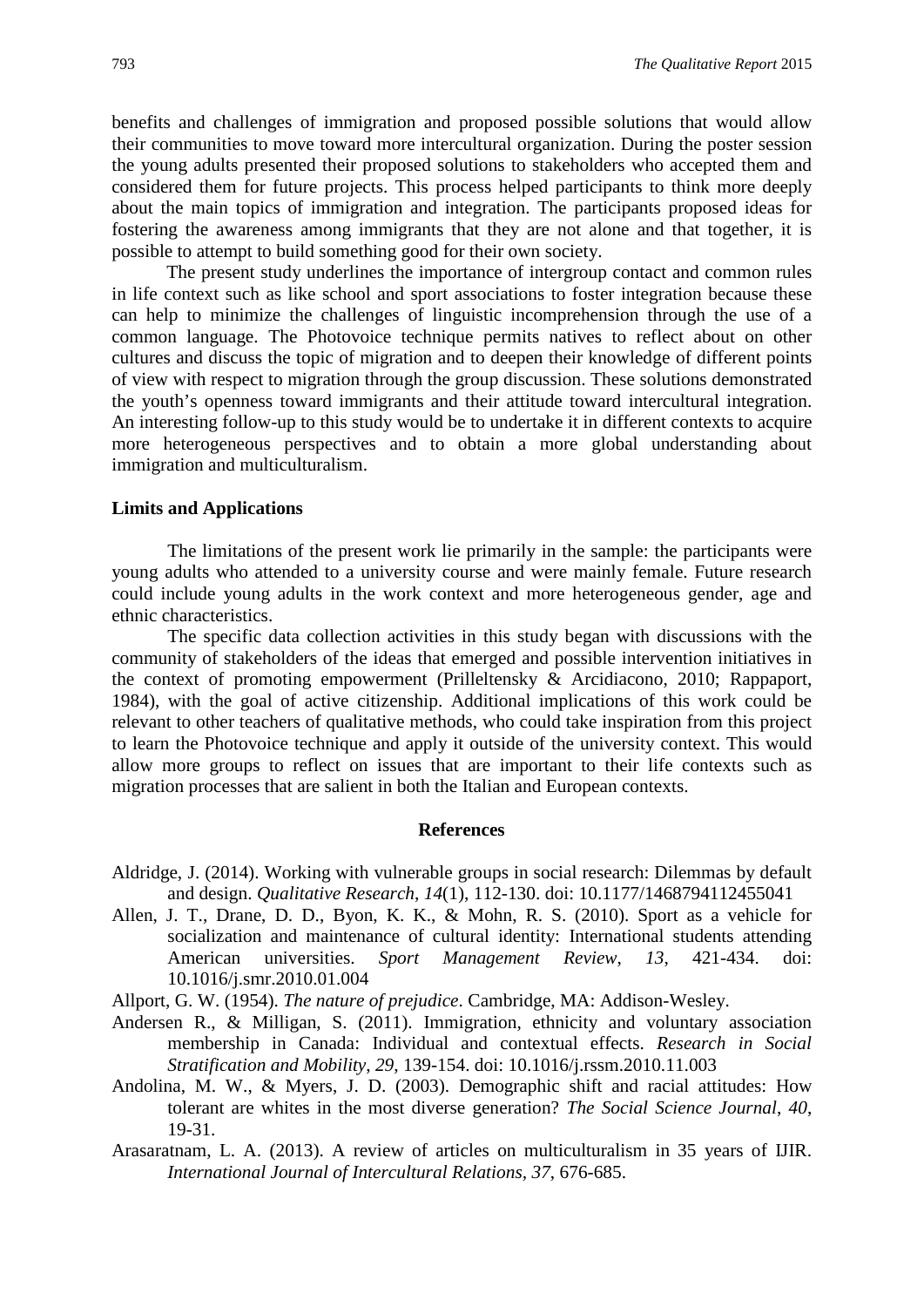- Arcidiacono, C., Procentese, F., & Di Napoli, I. (2007). Youth, community, belonging, planning and power. *Journal of Community & Applied Psychology*, *17*, 280-295. doi: 10.1002/casp.935
- Besozzi, E., Colombo, M., & Santagati, M. (2009). *Giovani stranieri, nuovi cittadini: Le strategie di una generazione ponte*. Milano, Italy: Franco Angeli.
- Bloemraad, I. (2006). *Becoming a citizen: Incorporating immigrants and refugees in the United States and Canada.* Berkeley, CA: University of California Press.
- Boski, P. (2008). Five meanings of integration in acculturation research. *International Journal of Intercultural Relations*, 32, 142–153. doi:10.1016/j.ijintrel.2008.01.005
- Bourhis, R. Y., Moïse, L. C., Perreault, S., & Senécal, S. (1997). Toward an interactive acculturation model: A social psychological approach. *International Journal of Psychology*, *32*, 369-386.
- Bronfenbrenner, U. (1979). *The ecology of human development: Experiments by nature and design*. Cambridge, MA: Harvard University Press.
- Caso, D. (2011). Photovoice: Una metodologia partecipativa per promuovere il cambiamento nella comunità: Un'esperienza con adolescenti. *Psicologia di Comunità: Gruppi, Ricerca-Azione e Modelli Formativi*, *2*, 81-92. doi: 10.3280/PSC2011-002008.
- Catalani, C., & Minkler, M., (2010) Photovoice: A review of the literature in health and public health. *Health Education & Behaviour*, *37*(3), 424-451.
- Cunningham, G. (2011). *Diversity in sport organizations* (2<sup>nd</sup> ed.). Scottsdale, AZ: Holcomb Hathaway.
- Cunningham, G., & Fink, J. (2006). Diversity issues in sport and leisure: Introduction to a special issue. *Journal of Sport Management*, *20*, 455-465.
- Cushner, K. (2008). Convergence of cross-cultural and intercultural research: A selection of papers presented at the 5th Biennial Conference of the International Academy for Intercultural Research, Groningen, the Netherlands, July 2007. *International Journal of Intercultural Relations*, *32*, 91–92. doi: 10.1016/j.ijintrel.2008.02.002
- Dandy, J., & Pe-Pua, R. (2010) Attitudes to multiculturalism, immigration and cultural diversity: Comparison of dominant and non-dominant groups in three Australian states. *International Journal of Intercultural Relations*, 34, 34-46. doi:10.1016/j.ijintrel.2009.10.003
- Davies, K., Tropp, L. R., Aron, A., Pettigrew, T. F., & Wright, S. C. (2011). Cross-group friendships and intergroup attitudes: A meta-analytic review. *Personality and Social Psychology Review, 15*(4), 332–351.doi: 10.1177/1088868311411103
- De Caroli, M. E., Falanga, R., & Sagone, E. (2012). Subtle and blatant prejudice toward Chinese people in Italian adolescents and young adults: The role of "friendship" and "outgroup representation." *Procedia- Social and Behavioral Sciences, 82*, 74-80. doi: 10.1016/j.sbspro.2013.06.227
- Eckstein, S. (2001). Community as gift-giving: Collectivist roots of volunteerism. *American Sociological Review*, *66*(6), 829-851.
- Eitzen, S. D., & Sage, G. H. (2003). *Sociology of North American sport*. New York, NY: McGraw-Hill.
- Eurostat. (2014). *Migration and migrant population statistics.*
- Francescato, D., Tomai, M., & Ghirelli, G. (2002). *Fondamenti di psicologia di comunità*. Roma: Carocci.
- Frankenberg, E., Kupper, K., Wagner, R., & Bongard, S. (2013). Immigrant youth in Germany: Psychological and sociocultural adaptation. *European Psychologist*, *18*(3), 158-168. doi: 10.1027/1016-9040/a000154
- Freire, P. (1973). *Education for critical consciousness*. New York, NY: Continuum.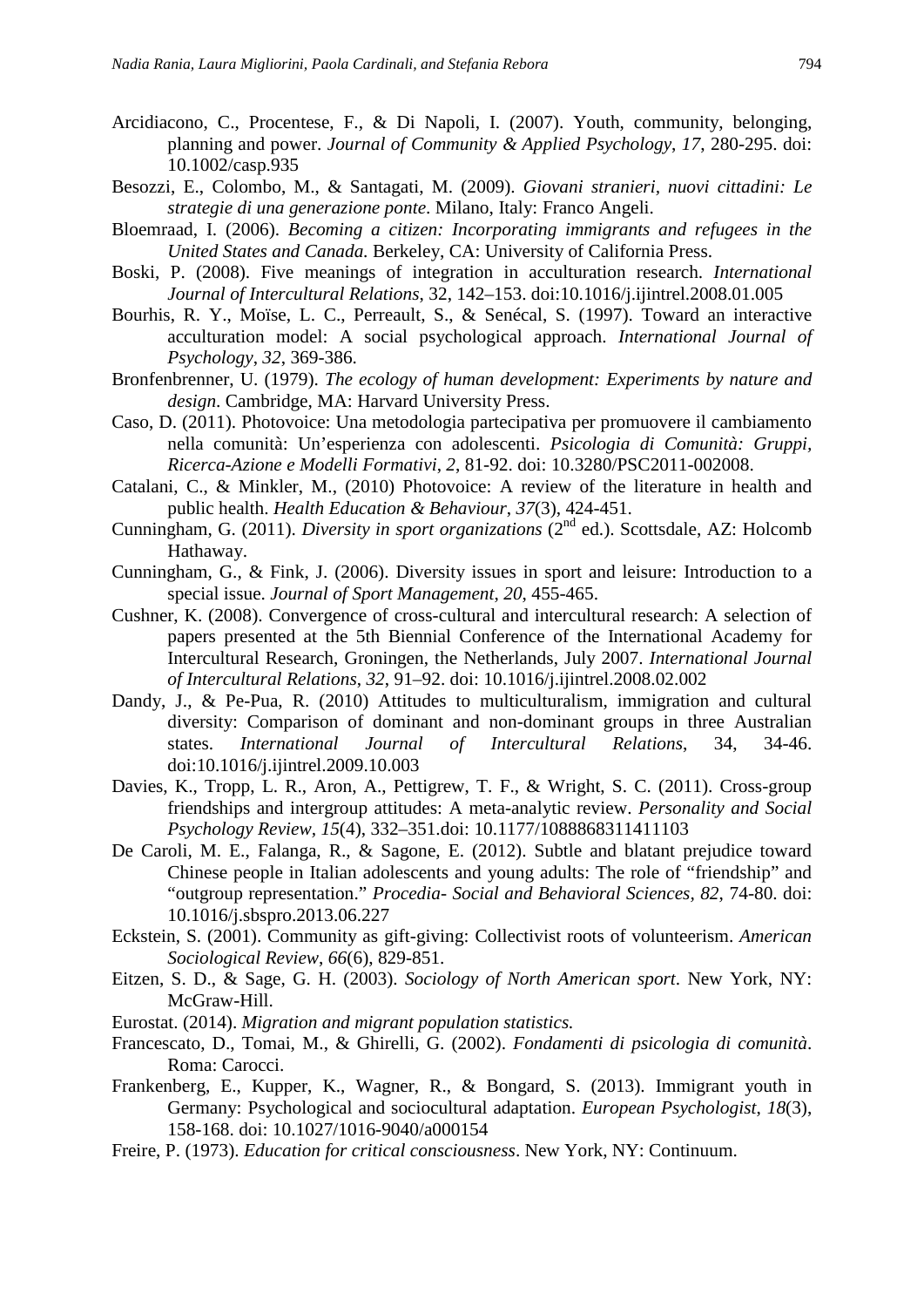- Gant, L. M., Shimshock, K., Allen-Meares, P., Smith, L., Miller, P., Hollingsworth, L. A., & Shanks, T. (2009). Effects of photovoice: Civic engagement among older youth in urban communities. *Journal of Community Practice*, *17*(4), 358-376. doi: 10.1080/10705420903300074
- Genoe, M. R., & Dupuis, S. L. (2013). Picturing leisure: Experience of leisure and dementia.<br> *The* Qualitative Report, 18(Art. 21), 1-21. Retrieved from *The Qualitative Report*, *18*(Art. 21), 1-21. Retrieved from http://www.nova.edu/ssss/QR/QR18/genoe21.pdf
- Gibson, T. (2008). Religion and civic engagement among America's youth. *The Social Science Journal, 45*, 504-514. doi: 10.1016/j.soscij.2008.07.007
- Gieling, M., Thijs, J., & Verkuyten, M. (2011). Voluntary and involuntary immigrants and adolescents' endorsement of multiculturalism. *International Journal of Intercultural Relations, 35*, 259-267. doi:10.1016/j.ijintrel.2010.09.003
- Glaser, B. G., & Strauss, A. L. (1967). *The discovery of grounded theory*. Chicago, IL: Aldine Press.
- Gonzales, L. D., & Rincones, R. (2013). Using participatory action research and photo methods to explore higher education administration as an emotional endeavour. *The Qualitative Report*, *18*(Art. 64), 1-17. Retrieved from http://www.nova.edu/ssss/QR/QR18/gonzales64.pdf
- Hagan, J. M. (1998). Social networks, gender, and immigrant incorporation: Resources and constraints. *American Sociological Review*, *63*(1), 55-67.
- Halpern, D. (2005). *Social capital.* Cambridge, England: Cambridge University Press.
- Hatzigeorgiadis, A., Morela, E., Elbe, A. M., Kouli, O., & Sanchez, X. (2013). The integrative role of sport in multicultural societies. *European Psychologist, 18*(3), 191- 202. doi: 10.1027/1016-9040/a000155
- Hoover, R., & Fishbein, H. D. (1999). The development of prejudice and sex role stereotyping in White adolescents socialization of homophobia and White young adults. *Journal of Applied Developmental Psychology, 20*, 431 – 448.
- Istat. [\(2011\)](http://www.sciencedirect.com/science/article/pii/S0147176714001436%23bib0135). La popolazione straniera residente in Italia [Foreign population resident in Italy].
- Johansen, S., & Le, T. N. (2012). Youth perspective on multiculturalism using photovoice methodology. *Youth & Society*, *20*(10), 1-18. doi: 10.1177/0044118X12443841.
- Katz P. A., & Ksansnak K. R. (1994). Developmental aspects of gender role flexibility and traditionality in middle childhood and adolescence. *Developmental Psychology*, *30*, 272–282.
- Kohlberg, L., & Candee, D. (1984). The relationship of moral judgment to moral action. In L. Kohlberg (Ed.), *Essays in moral development: The psychology of moral development* (Vol. 2, pp. 498–581). New York, NY: Harper & Row.
- Korinek, K., Entwisle, B., & Jampaklay, A. (2005). Through thick and thin: Layers of social ties and urban settlement among Thai migrants. *American Sociological Review*, *70*(5), 779-800.
- Kunst, J. R., & Sam, D. L. (2013). Relationship between perceived acculturation expectations and Muslim minority youth's acculturation and adaptation. *International Journal of Intercultural Relations*, *37*(4), 477-490.
- Lee, J., & Bean, F. D. (2010). *The diversity paradox: Immigration and the color line in twenty-first century America*. New York, NY: Russell Sage Foundation.
- Mastrilli, P., Nicosia, R., & Santinello, M. (2013). *Photovoice. Dallo scatto fotografico all'azione sociale*. Milano, Italy: Franco Angeli.
- Matera, C., Stefanile, C., & Brown R. (2011). The role of immigrant acculturation preferences and generational status in determining majority intergroup attitudes.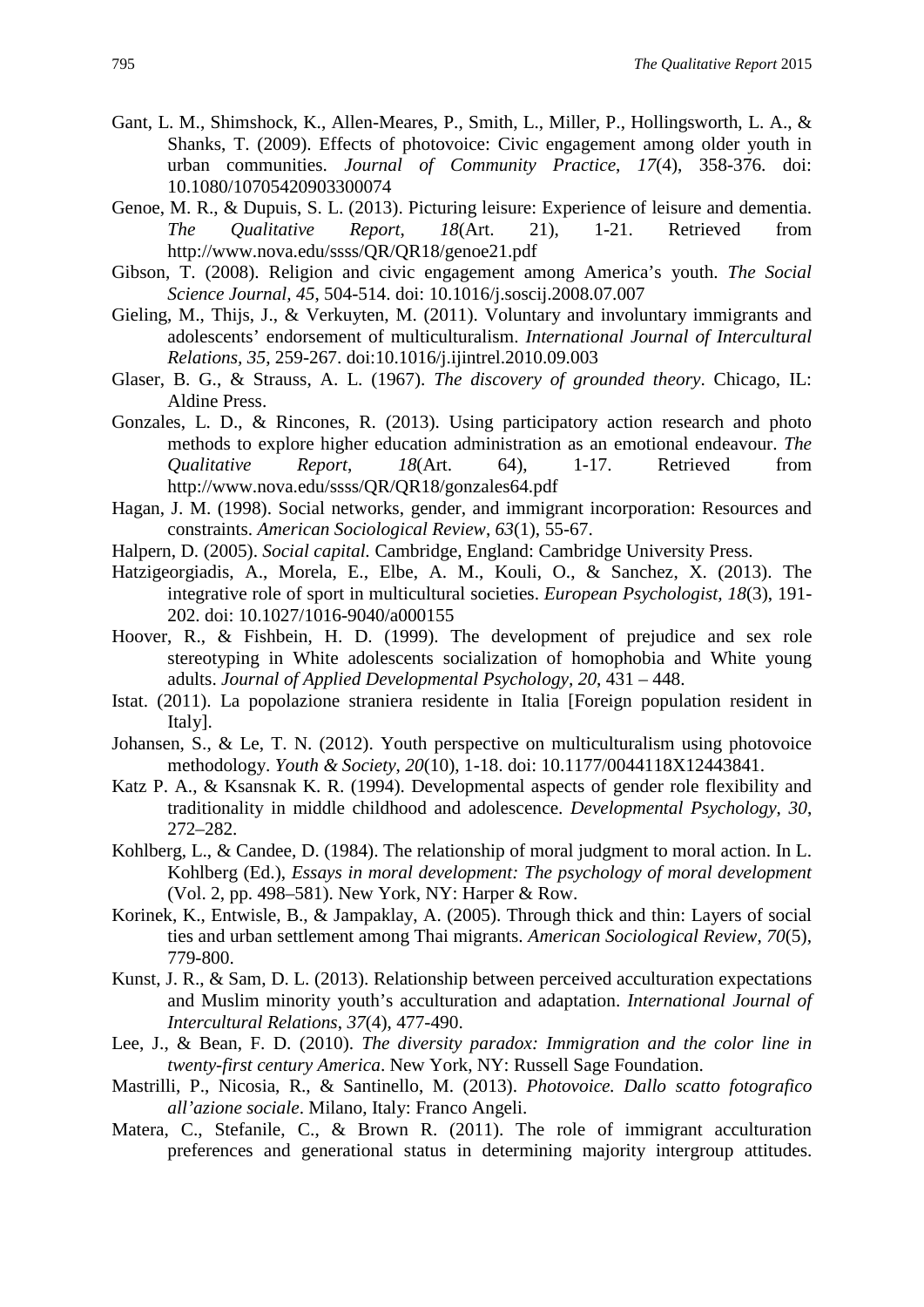*Journal of Experimental Social Psychology*, *47*, 776-785. doi:10.1016/j.jesp.2011.03.007

- Moss, T. (1999a) Photovoice. *Children First*, *3*(26), 28-29.
- Moss, T. (1999b) Photovoice: Youth put their world on view. *Children First*, *3*(27), 3-35.
- Necheles, J. W., Chung, E. Q., Hawes-Dawson, J., Ryan, G. W., Williams, L. B., Holmes, H. N.,…Schuster, M. A. (2007). The teen photovoice project: A pilot study to promote health through advocacy. *Progress in Community Health Partnerships: Education, Research, and Action*, *1*(3), 221-229. doi:10.1353/cpr.2007.0027.
- Nicotera, N. (2008). Building skills for civic engagement: Children as agents of neighborhood change. *Journal of Community Practice*, *16*(2), 221-242. doi: 10.1080/10705420801998045
- Orrenius, P. M., & Zavodny, M. (2009) Do immigrants work in riskier jobs? *Demography*, *46*(3), 535-551.
- Pagani, C., & Robustelli, F. (2010). Young people, multiculturalism, and educational interventions for the development of empathy. *International Social Science Journal*, *61*(200-201), 247-261. doi: 10.1111/j.1468-2451.2011.01761.x
- Pettigrew, T. F., & Tropp, L. R. (2008). How does intergroup contact reduce prejudice? Meta-analytic tests of three mediators. *European Journal of Social Psychology*, *38*, 922-934. doi: 10.1002/ejsp.504.
- Prilleltensky, I., & Arcidiacono, C. (2010). Modello ecologico e migranti: benessere, giustizia e potere nella vita degli immigrati. Psicologia di Comunità, *13*(1).
- Rappaport, J. (1984). Seeking justice in the real world: A further explication of value context. *Journal of Community Psychology*, *12*, 208-216.
- Rania, N., Migliorini, L., Cardinali, P., & Rebora S. (2014). Promote a critical dialogue on intercultural integration: Photovoice technique. *International Journal Intercultural Relations*, *41*, 17-31. doi. 10.1016/j.ijintrel.2014.06.006
- Rania, N., Migliorini, L., Rebora, S., & Cardinali, P. (2015). Photovoice and interpretation of pictures in a group discussion: A community psychology approach. *Qualitative Research in Psychology*, 1-15. doi:10.1080/14780887.2015.1019597
- Reyneri, E. (2003). Immigration and the underground economy in new receiving South European countries: Manifold negative effects, manifold deep-rooted causes. *International Review of Sociology*, *13*(1), 117-143. doi: 10.1080/0390670032000087023.
- Santinello, M., Facci, S., Lenzi, M., Aleotti, I., & Cristini, F. (2008). Quando la fotografia sviluppa empowerment: Il photovoice: il potere di una metodologia partecipativa, *Animazione Sociale*, *4*, 75-80.
- Saroglou, V., & Mathijsen, M. (2007). Religion, multiple identities, and acculturation: A study of Muslim immigrants in Belgium. *Archiv für Religionspsychologie/Archive for Religion Psychology*, *29*, 177-198. doi: 10.1163/008467207X188757.
- Skocpol, T. (2003). *Diminished democracy*. Norman, OK: University of Oklahoma Press.
- Spaaij, R. (2013). Cultural diversity in community sport: An ethnographic inquiry of Somali Australians' experiences. *Sport Management Review*, *16*(1), 29-40. Retrieved from http://ramonspaaij.nl/wordpress/wp-content/uploads/Sport-Management-Review-2013.pdf
- Stephan, W. G., & Stephan, C. W. (2000). An integrated threat theory of prejudice. In S. Oskamp (Ed.), *Reducing prejudice and discrimination* (pp. 23-45). Hillsdale, NJ: Erlbaum.
- Stodolska, M., & Alexandris, K. (2004). The role of recreational sport in adaptation of first generation immigrants in the United States. *Journal of Leisure Research*, *36*, 379-413.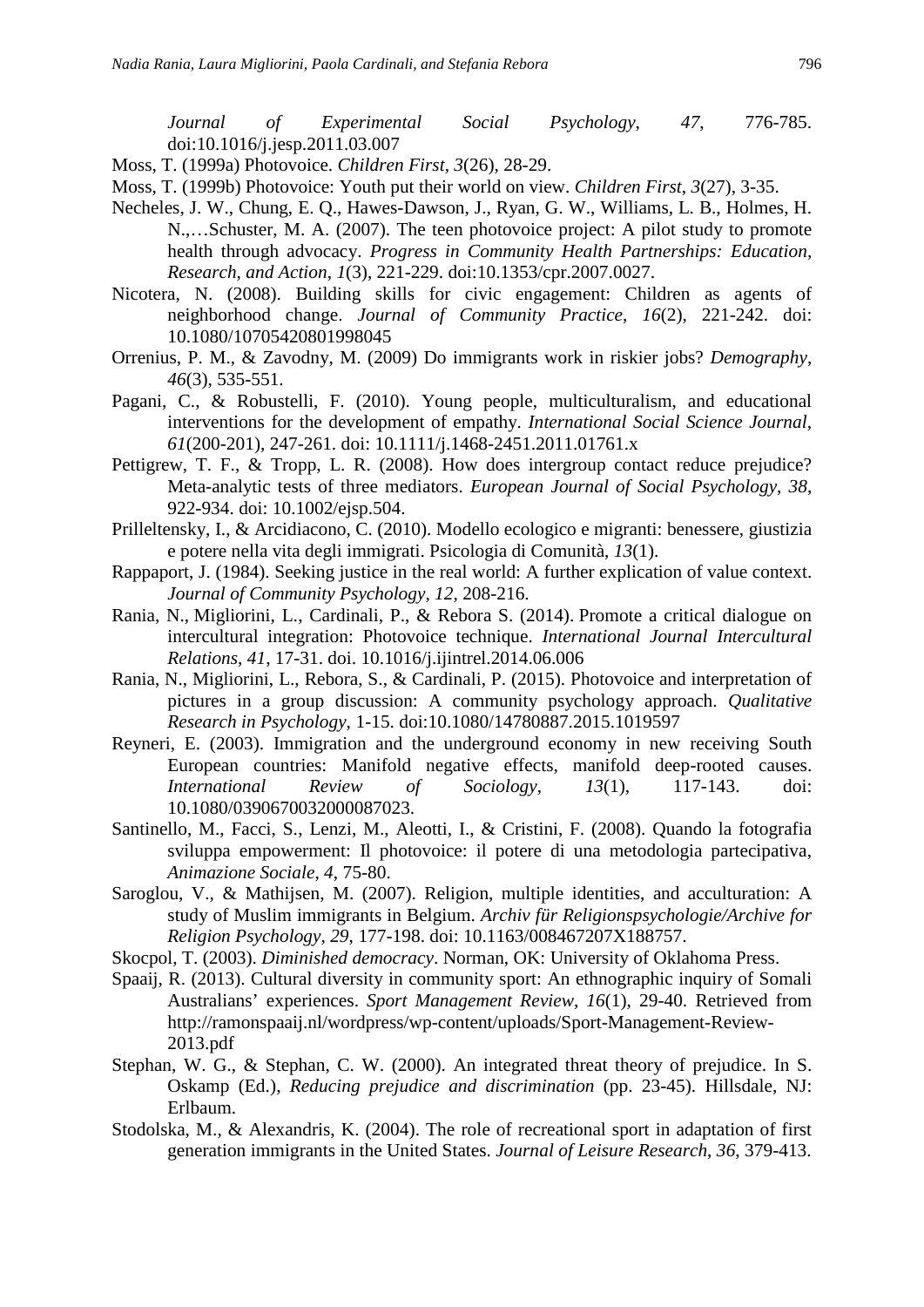- Strack, R. W., Magill, C., & McDonagh, K. (2004). Engaging youth through photovoice. *Health Promotion Practice*, *5*(1), 49-58. doi: 10.1177/1524839903258015
- Taylor, T., & Toohey, K. (1998). Negotiating cultural diversity for women in sport: From assimilation to multiculturalism. *Race Ethnicity and Education*, *1*(1), 75-90.
- Tip, L. K., Zagefka, H., González, R., Brown, R., Cinnirella, M., & Nab, X. (2012). Is support for multiculturalism threatened by...threat itself? *International Journal of Intercultural Relations, 36*, 22-30. doi:10.1016/j.ijintrel.2010.09.011
- Väyrynen. R. (2003). *Illegal immigration, human trafficking, and organized crime* (Discussion paper). Helsinki, United Nations University – World Institute for Development Economics Research. (2003/72)
- Verkuyten, M., & Thijs, J. (2013). Multicultural education and inter-ethnic attitudes: An intergroup perspective. *European Psychologist, 18*(3), 179-190. doi: 10.1027/1016- 9040/a000152
- Wang, C. (2006). Youth participation in photovoice as a strategy for community change. *Journal of Community Practice*, *14*(1, 2), 147-161. doi:10.1300/J125v14n01\_09
- Wang, C., & Burris, M. A. (1994). Empowerment through photo novella: Portraits of participation. *Health Education Quarterly*, *21*(2), 171-186.
- White, A., Bushin, N., Carpena-Méndez, F., & Laoire, C. N. (2010). Using visual methodologies to explore contemporary Irish childhood. *Qualitative Research*, *10*, 143-159. doi: 10.1177/1468794109356735
- White F. A., Wootton B., Man J., Diaz H., Rasiah J., Swift E., & Wilkinson A. (2009). Adolescent racial prejudice development: The role of friendship quality and interracial contact. *International Journal of Intercultural Relations, 33*, 524–534.

#### **Author Note**

Nadia Rania is an Assistant Professor of Social Psychology at the University of Genoa, PhD in Research Methods in Human Sciences and Family Mediator. She teaches Qualitative Methods and Psychology of Groups and Community. Furthermore she is a member of the College PhD in Migration and Intercultural Processes. The main research topics in which she is currently involved are: use of qualitative methods (diaries, interviews, photovoice) in different groups and different contexts of research and family intra/intergroups relationships; immigration and acculturation processes; and well-being and quality of life in oncology. Correspondence regarding this article can be addressed directly to: Nadia Rania at, Department of Educational Science, University of Genoa, C.so A. Podestà, 2, 16121, Genoa, Italy; Tel.: +39 010 20953747; Fax: +39 010 20953728; E-mail: nadia.rania@unige.it

Laura Migliorini is an Associate Professor of Social and Community Psychology at the University of Genoa, PhD in Research Methods in Psychology. She teaches Social Psychology and Community Psychology. Furthermore she is a member of the College PhD in Migration and Intercultural Processes. The main research topics in which she is currently involved are: support positive parenthood in social contexts at risk and immigration and acculturation processes.

Paola Cardinali is a psychologist and PhD in Migration and Intergroup Processes. She teaches Groups Psychology at the University of Genoa, where she is involved in many research projects about the topics of family relationships, immigration paths and acculturation processes, well-being and quality of life especially in childhood and adolescence.

Stefania Rebora is a psychologist and PhD student in Migration and Intercultural Processes. Her current themes of research are: parental ethnotheories, immigration and acculturation processes, photovoice, and qualitative methods.